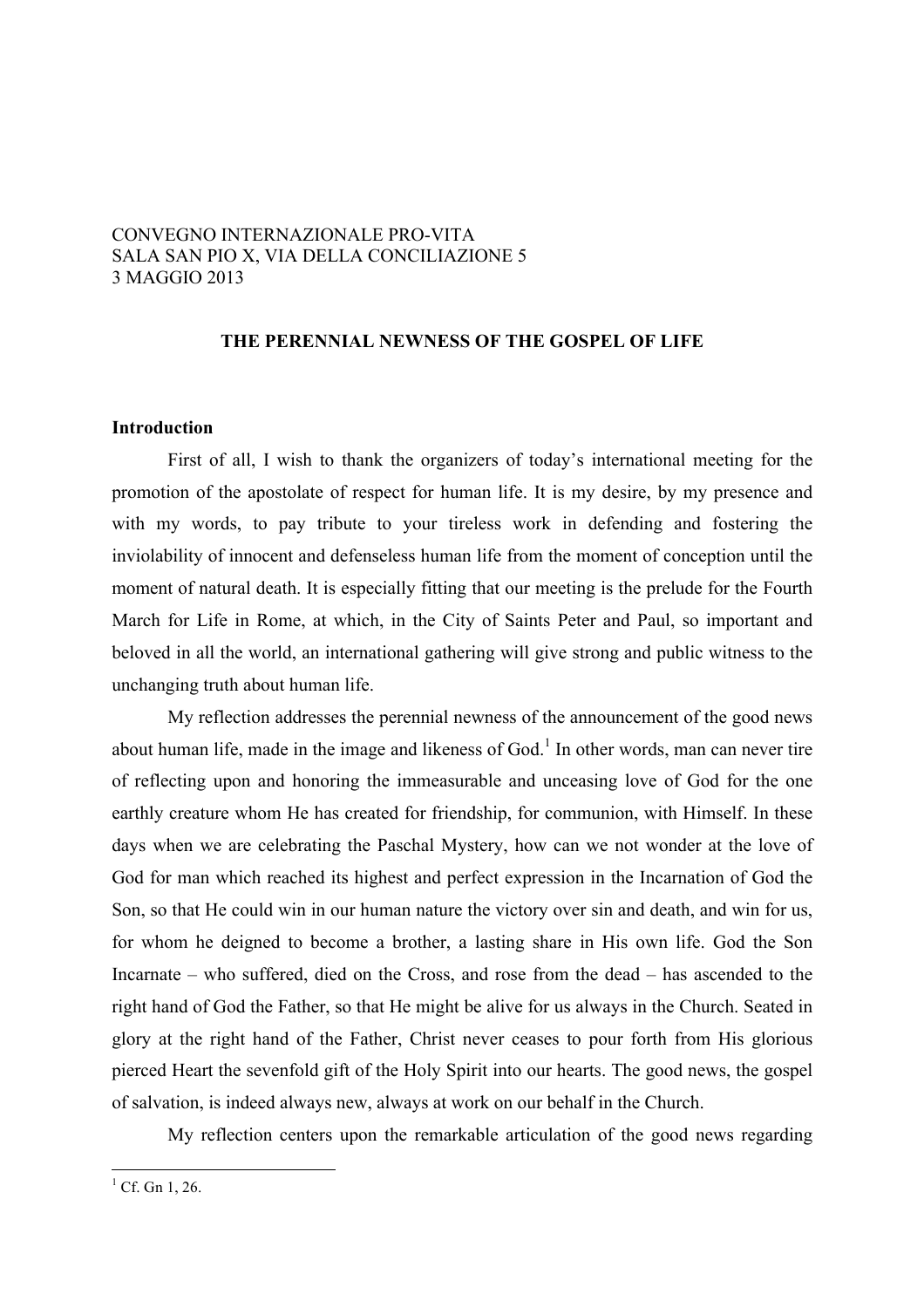human life by Pope Saint John Paul II in his Encyclical Letter *Evangelium Vitae*. The opening words of the Encyclical Letter underline the critical importance of the daily proclamation of the Gospel of Life:

> The Gospel of life is at the heart of Jesus' message. Lovingly received day after day by the Church, it is to be preached with dauntless fidelity as "good news" to the people of every age and culture $^2$

The first and most fundamental way of radiating the truth which Our Lord Jesus never fails to teach us in the Church is a strong witness to the inviolable dignity of all human life, from the moment of conception to the moment of natural death. The personal conversion and the transformation of the world to which we are called by Christ must, first of all, find expression in the safeguarding and fostering of every human life, especially of "the least of these my brethren," in accord with Our Lord's Parable on the Last Judgment.<sup>3</sup>

Writing about the mission of the Church in the world, Pope John Paul II underlined the heart of the mission, declaring:

> Every individual precisely by reason of the mystery of the Word of God who was made flesh (cf. *Jn* 1:14), is entrusted to the maternal care of the Church. Therefore every threat to human dignity and life must necessarily be felt in the Church's very heart; it cannot but affect her at the core of her faith in the Redemptive Incarnation of the Son of God, and engage her in her mission of proclaiming the *Gospel of life* in all the world and to every creature (cf. *Mk* 16:15).<sup>4</sup>

The Church, the Mystical Body of Christ, at the very core of Her being expresses the

<sup>&</sup>lt;sup>2</sup> "Evangelium vitae penitus implicatum insidet in Iesu nuntio. Ab Ecclesia amanter cotidie susceptum animosa id oportet fidelitate enuntietur velut redditum nuntium hominibus cuiusve aetatis et cuiuslibet cultus humani formae." Ioannes Paulus PP. II, Litterae encyclicae *Evangelium vitae*, "De vitae humanae inviolabili bono", 25 Martii 1995, *Acta Apostolicae Sedis* 87 (1995), 401, n. 1. [Hereafter, EV] English translation: Pope John Paul II, Encyclical Letter *Evangelium Vitae*, "On the Value and Inviolability of Human Life," 25 March 1995 (Vatican City: Libreria Editrice Vaticana, 1995), p. 3, no. 1. [Hereafter, EVEng]

 $3$  Cf. Mt 25:40, 45

<sup>4</sup> "Maternis Ecclesiae curis committitur idcirco quisque homo propter Verbi Dei mysterium quod est caro factum (cfr *Io* 1, 14). Quam ob rem fieri non potest quin omnis dignitatis hominum vitaeque ipsius minatio tamquam vocis imaginem in Ecclesiae intimo excitet animo, quin eam intra propriam fidem de redimente Filii Dei incarnatione percutiat, quin implicet illam suo in officio *Evangelium vitae* universum per orbem omnique proferendi creaturae (cfr *Mc* 16, 15)." EV, 403, n. 3. English translation: EVEng, p. 6, no. 3.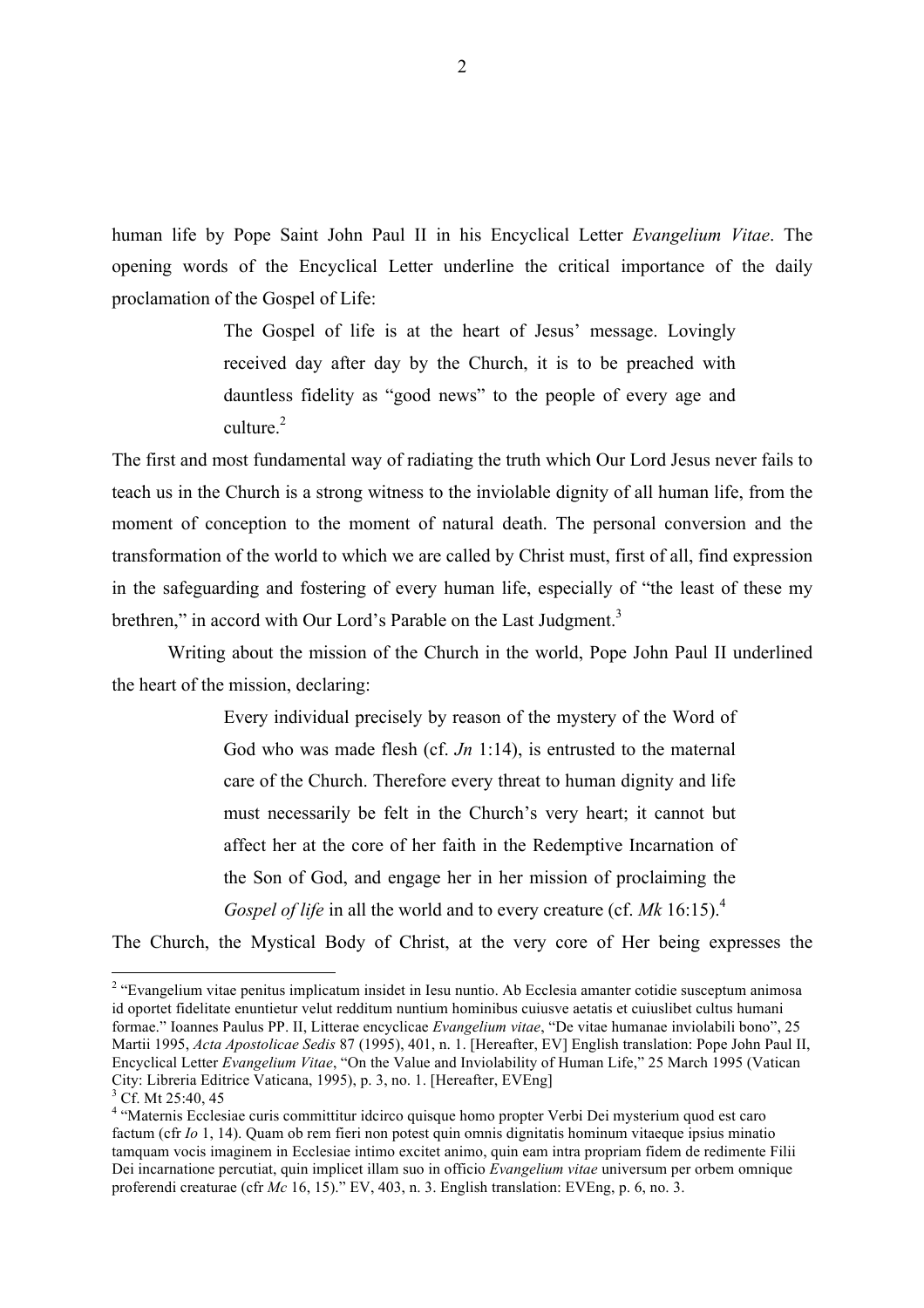unconditional, immeasurable, and unceasing love of God the Father for every man. The pierced Heart of Jesus and the blood which flowed therefrom is a sign of the "rivers of living water" which never cease to flow from the glorious Heart of Jesus into the hearts of all believers, and from their hearts to the hearts of all men.<sup>5</sup>

Pope John Paul II recalled the profound and enduring effect of the piercing of the Heart of Jesus after He had died on the cross for the salvation of all men:

> The blood of Christ, while it reveals the grandeur of the Father's love, *shows how treasured man is in God's eyes and how inestimable is the good of his life*. 6

He went on to explain how the blood of Christ reveals the call of every man to care unconditionally for his fellow man:

> Furthermore, Christ's blood reveals to man that his greatness, and therefore his vocation, consists in *the sincere gift of self*. Precisely because it is poured out as the gift of life, the blood of Christ is no longer a sign of death, of definitive separation from the brethren, but the instrument of a communion which is richness of life for all. Whoever in the Sacrament of the Eucharist drinks this blood and abides in Jesus (cf. *Jn* 6:56) is drawn into the dynamism of his love and gift of life, in order to bring to its fullness the original vocation to love which belongs to everyone (cf. *Gen* 1:27; 2:18-24).7

 <sup>5</sup> Cf. Jn 7:38.

<sup>6</sup> "Christi sanguis, dum permagnam Patris dilectionem revelat, *ostendit simul quemadmodum pretiosus sit ante Dei oculos homo et inaestimabile sit eius vitae bonum.*" EV, p. 429, n. 25. English translation: EVEng, p. 45, no. 25. Note: The English translation has been corrected throughout by the Author in what regards the translation of the word "*bonum*", which expresses the metaphysical goodness of human life. The official English version translates "*bonum*" with the English word "value" which comes from the language of economics and expresses a relative, subjective assessment. In the passage above, the words "treasured" and "inestimable" have been used by the Author to translate the Latin "*pretiosus*" and "*inaestimabile*", which the official English version renders as "precious" and "priceless."

<sup>7</sup> "Christi sanguis, praeterea, homini ipsi revelat eius granditatem, ideoque eius vocationem, in *sincera sui donatione* collocari. Propterea quod ut vitae donum funditur. Christi sanguis iam non est mortis signum, decretoriae a fratribus seiunctionis, sed communionis instrumentum omnibus divitias afferentis. Qui in Eucharistiae sacramento sanguinem hunc bibit et in Christo manet (cfr *Io* 6, 56) in ipsius eadem amoris vi vitaeque donatione conglobatur, ut primigeniam amoris vocationem consummet cuique homini propriam (cfr *Gn* 1, 27; 2, 18-24)." EV, 429, n. 25. English translation: EVEng, pp. 45-46, no. 25.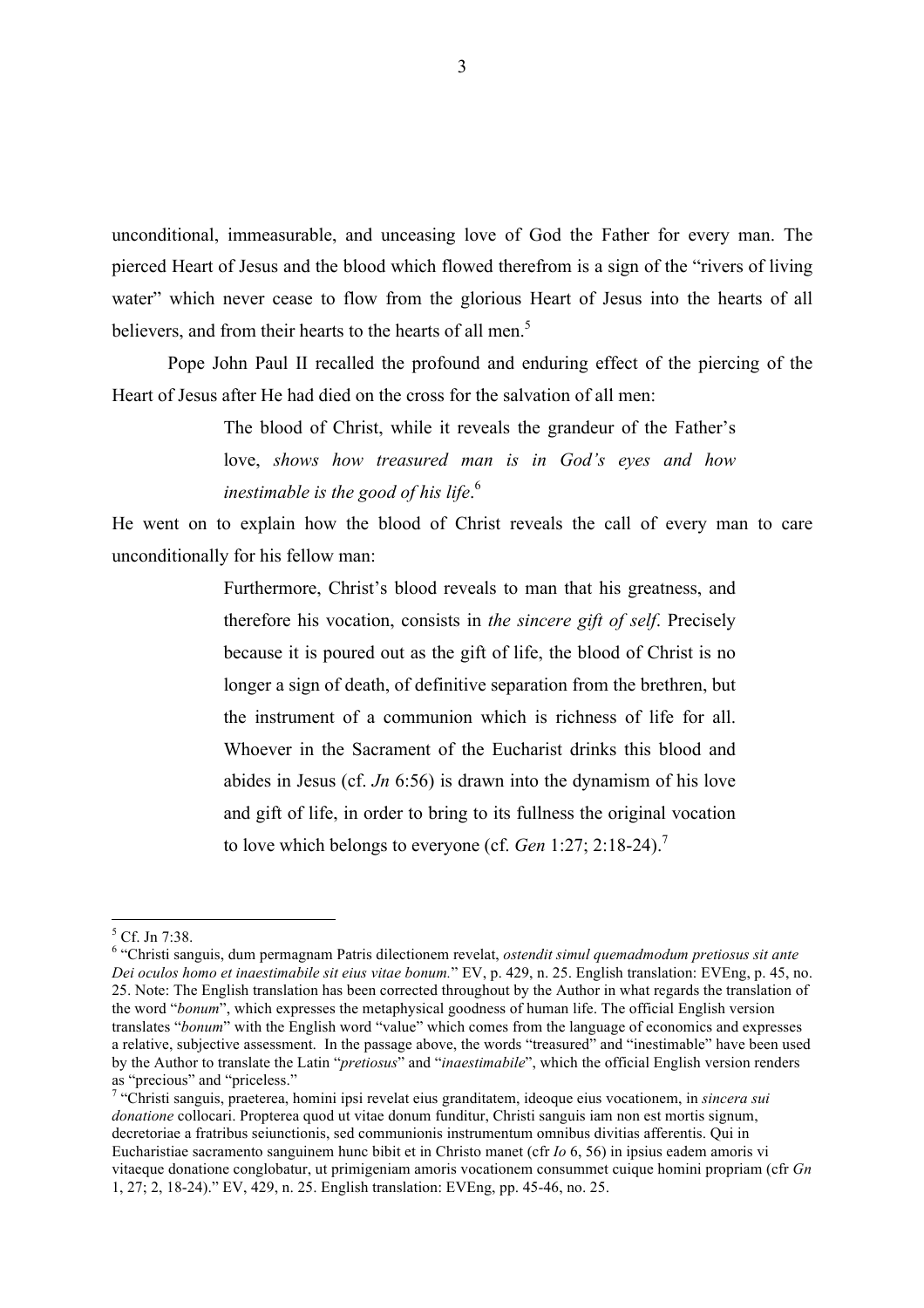Participation in the Eucharistic Sacrifice, the highest and most perfect expression of life in Christ, of communion with the Holy Trinity, is the ultimate and unfailing source of the inspiration and strength to safeguard and foster human life. In the words of Pope John Paul II,

> It is from the blood of Christ that all draw *the strength to commit themselves to promoting life.* It is precisely this blood that is *the most powerful source of hope, indeed it is the foundation of the absolute certitude that in God's plan life will be victorious*. 8

The first and most important component of the apostolate of respect for human life is communion with Christ Who is the Gospel of life, through the Holy Eucharist and Penance, and through their extension by means of daily prayer and devotion.

I now offer three reflections on the Gospel of life and a new evangelization. First, I reflect on the relationship of a new evangelization, and the Gospel of life. Next, I reflect on the constitutive elements of the Gospel of life. Lastly, I reflect on the principal means of proclaiming the Gospel of life. The heart of these reflections is drawn from Pope John Paul II's Encyclical Letter *Evangelium Vitae*, seen in relationship with the papal magisterium both of Pope Paul VI, his predecessor, and of Pope Benedict XVI, his successor.

### **A New Evangelization and the Gospel of Life**

By his Apostolic Exhortation *Evangelii Nuntiandi*, "On Evangelization in the Modern World" Pope Paul VI called the Church to take up the work of a new evangelization. He described evangelization as the Church's "… deepest inspiration, that which comes to her directly from the Lord: To the whole world! To all creation! Right to the ends of the earth!"<sup>9</sup> After reflecting on the first proclamation of the Gospel which "… is addressed to those who have never heard the Good News of Jesus, or to children."<sup>10</sup> he declared:

<sup>9</sup> "... altissimum mentis instinctum in se excitat, qui ad eam proxime a divino Magistro proficiscitur, hisce verbis resonantibus: mundo universo! omni creaturae! usque ad ultimum terrae!" Paulus PP. VI, Adhortatio Apostolica *Evangelii nuntiandi*, "De Evangelizatione in mundo huius temporis", 8 Decembris 1975, *Acta Apostolicae Sedis* 68 (1976), 40, n. 50. [Hereafter, EN] English translation: Pope Paul VI, On Evangelization in the Modern World (Washington, DC: United States Catholic Conference, nd), p. 35, n. 50. [Hereafter, ENEng]  $\frac{10}{10}$ "… ad eos praesertim habetur, qui Bonum Iesu Nuntium numquam audierunt, aut pueris…" EN, 40, n. 52. English translation: ENEng, p. 35, n. 52.

<sup>&</sup>lt;sup>8</sup> "Ex eodem Christi sanguine hauriunt omnes homines *vim, ut operam navent pro vita*. Hic ipse sanguis spei est solidior causa, immo *est fundamentum absolutae certitudinis ex Dei consilio vitae victoriam esse futuram.*" EV, 429, n. 25. English translation: EVEng, p. 46, no. 25.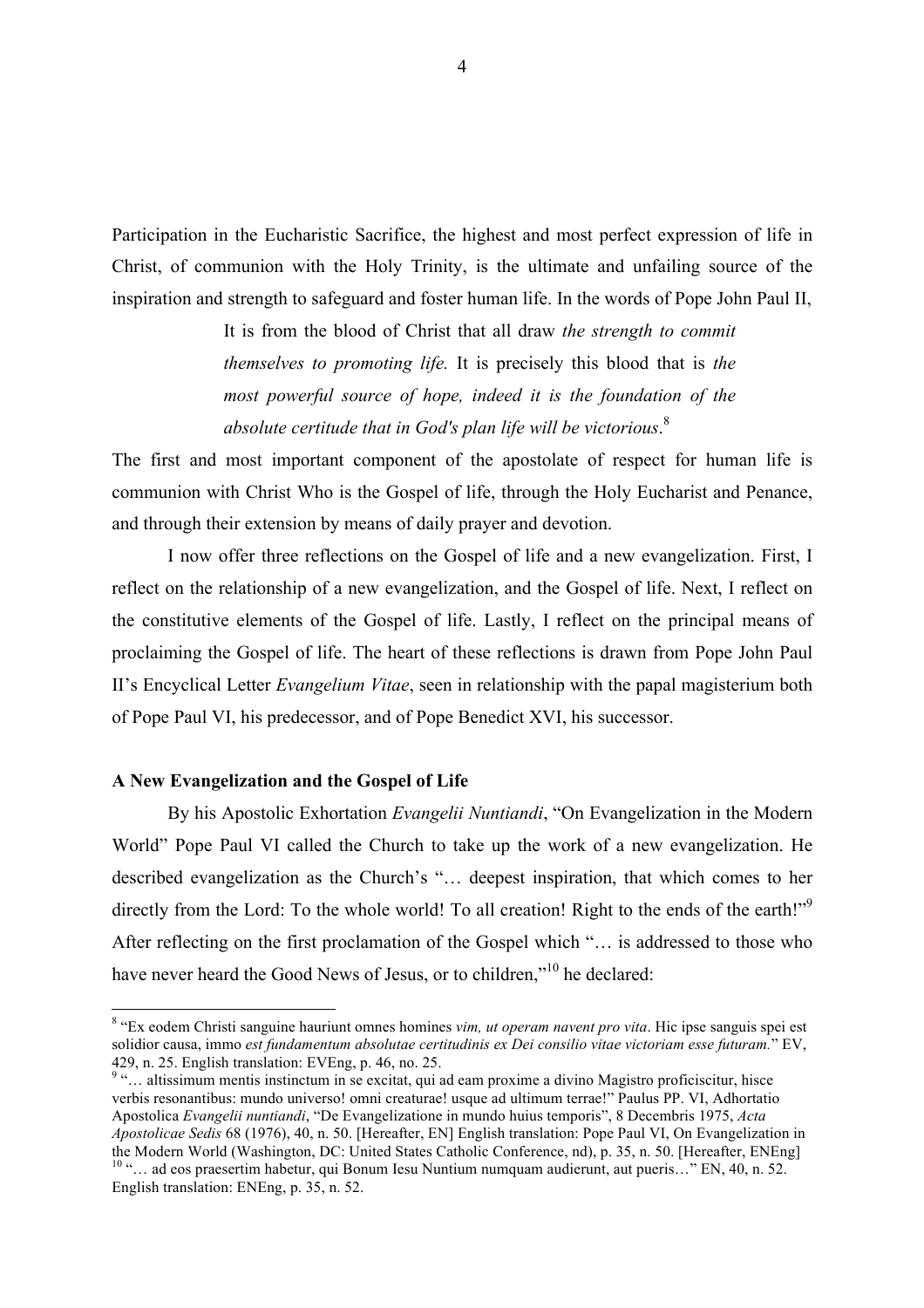But, as a result of the frequent situations of dechristianization in our day, it also proves equally necessary for innumerable people who have been baptized but who live quite outside Christian life, for simple people who have a certain faith but an imperfect knowledge of the foundations of that faith, for intellectuals who feel the need to know Jesus Christ in a light different from the instruction they received as children, and for many others. $^{11}$ 

The degree of secularization to which Pope Paul VI referred with concern in 1975 only continues to increase exponentially, also due to a grave impoverishment or even lack of adequate catechesis in the Church during the past four decades.

Pope John Paul II addressed the increasing gravity of this situation with steadfast vigor. The pontificate of Pope John Paul II, in fact, may be rightly described as a tireless call to recognize the Church's challenge to be faithful to her divinely given mission in a completely secularized society and to respond to the challenge by means of a new evangelization. A new evangelization consists in teaching the faith through preaching, catechesis and all forms of Catholic education, in celebrating the faith in the Sacraments and in prayer and devotion which are their extension, and in living the faith by the practice of the virtues – all as if for the first time, that is, with the engagement and energy of the first disciples and of the first missionaries to our native place.

In his Post-Synodal Apostolic Exhortation *Christifideles Laici*, "On the Vocation and the Mission of the Lay Faithful in the Church and in the World," Pope John Paul II described the contemporary situation of the Church in a world which is increasingly secularized, marked by a pervasive and constant spread of relativism, which "inspires and sustains a life lived 'as if God did not exist'".<sup>12</sup> Not by chance, in addressing in *Evangelium Vitae* the

 <sup>11</sup> "… cum crebro hodie eae invaluerint condiciones, quibus a lege christiana prorsus disceditur – plurimis hominibus, qui sacro quidem tincti sunt baptismate, sed extra quamvis formam vitae christianae degunt, plebi simplici, quae quandam possidet fidem, sed eius fundamenta vix cognoscit, viris studia colentibus, qui opus sibi esse sentiunt, ut Iesum Christum agnoscant alia ratione sibi propositum quam institutione, quae puerili aetate tradi solet, necnon aliis multis." EN, 40-41, n. 52. English translation: ENEng, p. 36, no. 52.<br><sup>12</sup> "…inhiant ac proclamant ita esse vivendum «etsi Deus non daretur»." Ioannes Paulus PP. II, Adhortatio

Apostolica *Christifideles Laici*, "De vocatione et missione Laicorum in Ecclesia et in mundo," 30 Decembris 1988, *Acta Apostolicae Sedis* 81 (1989), 454, no. 34. [Hereafter, CL]. English translation: Pope John Paul II, Post-Synodal Apostolic Exhortation *Christifideles Laici*, 30 December 1988, "On the Vocation and the Mission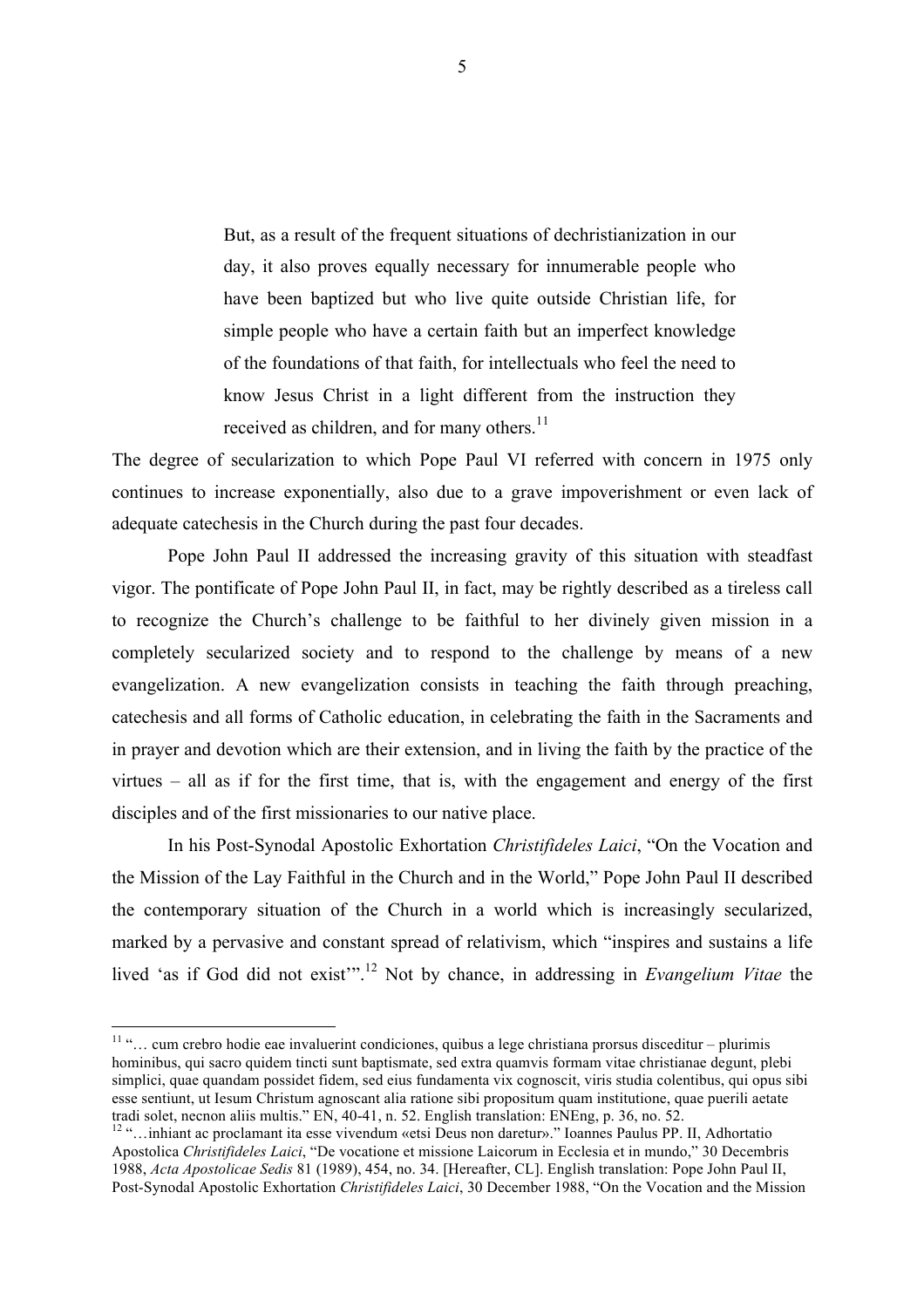culture of death which tragically marks a totally secularized society, he made reference to such a way of living in ignorance of God and of the order with which He has created the world and, above all, man. He declared:

> By living "as if God did not exist", man not only loses sight of the mystery of God, but also of the mystery of the world and the mystery of his own being.<sup>13</sup>

He went on to describe the situation which "inevitably leads to a *practical materialism*, which breeds individualism, utilitarianism and hedonism,"<sup>14</sup> and in which man exchanges his very being for material possessions and pleasures, rejects suffering as meaningless, and views his body and sexuality in abstraction from his person.

The consequences for the proclamation of the Gospel of life are evident. Having described the philosophical foundations of the culture of death, Pope John Paul II drew this powerful conclusion:

> In the materialistic perspective described so far, *interpersonal relations are seriously impoverished*. The first to be harmed are women, children, the sick or suffering, and the elderly. The criterion of personal dignity – which demands respect, generosity and service – is replaced by the criterion of efficiency, functionality and usefulness: others are considered not for who they "are", but for what they "have, do and produce". This is the supremacy of the strong over the weak. $15$

of the Lay Faithful in the Church and in the World" (Vatican City State: Libreria Editrice Vaticana, nd), p. 95, no. 34. [Hereafter, CLEng].

<sup>&</sup>lt;sup>13</sup> "Vivens reapse «perinde ac si Deus non sit», non modo a Dei mysterio, verum etiam a mundi ipsius arcano suaeque vitae aberrat." EV, 426, n. 22. English translation: EVEng, p. 40, no. 22.

<sup>14</sup> "…necessario ad *materialismum practicum* ducit, in quo individualismus, utilitarismus et hedonismus grassantur." EV, 426, n. 23. English translation: EVEng, p. 40, no. 23.<br><sup>15</sup> "In materialistico ambitu hucusque proposito, *inter personas necessitudines magnam imminutionem* 

*experiuntur*. Detrimentum primi accipiunt mulier, puer, aegrotus vel patiens, senex. Iudicium dignitatis personalis proprium – scilicet observantiae, gratuitatis et servitii -- substituitur efficientiae, functionalitatis utilitatisque iudicio: alter aestimatur non prout sic «est», sed prout aliquid «habet, facit et efficit». De dominatu agitur fortioris in debiliorem." EV, 427, n. 23. English translation: EVEng, p. 42, no. 23. The English translation has been slightly modified by the Author.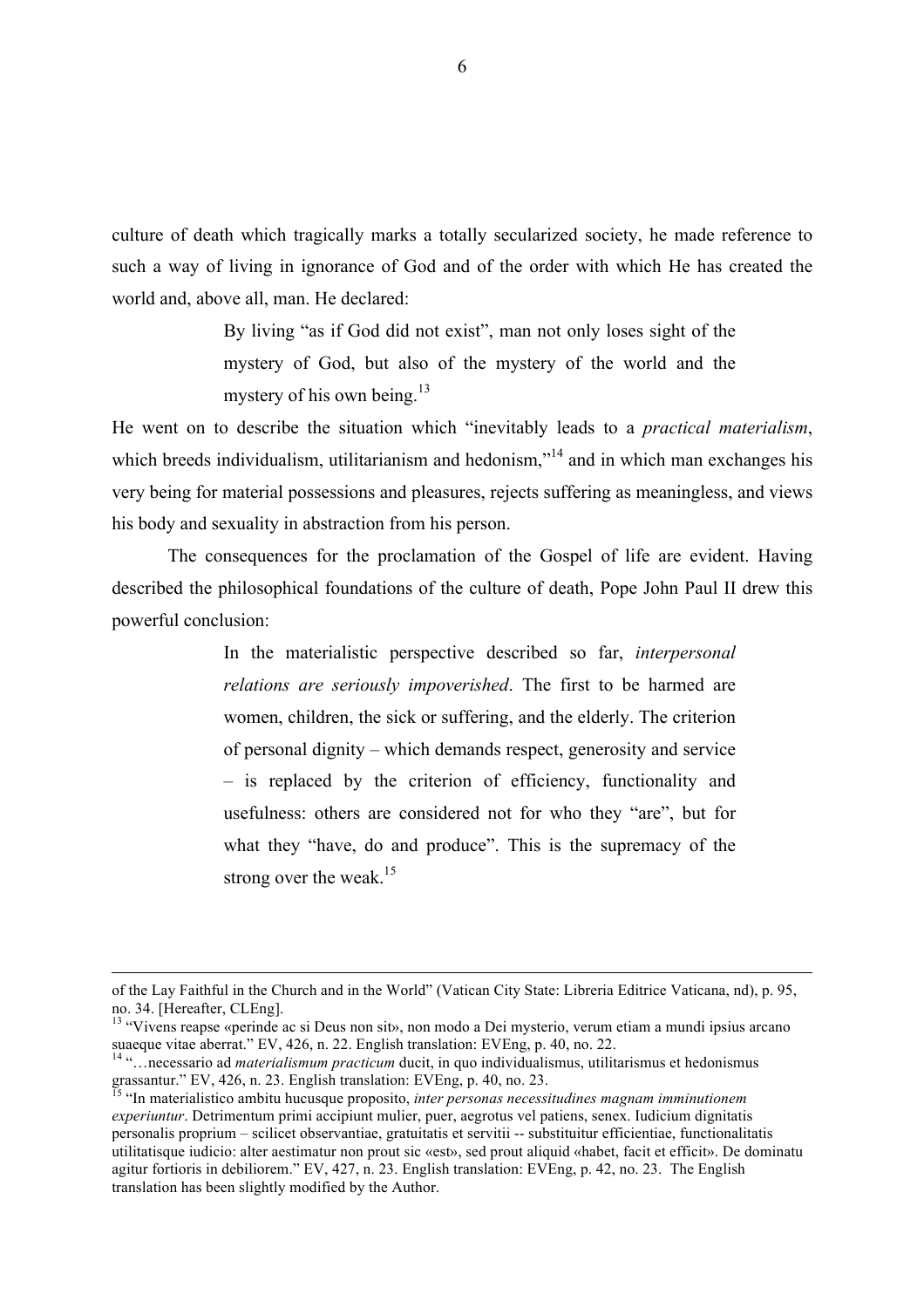For instance, the world today is increasingly witness to the supremacy of powerful economic and political forces which make the pretense to define man, and the relationship between man and woman, apart from the truth of the nature of man, male and female.

To remedy the situation of a totally secularized culture, the saintly Pontiff observed, "a mending of the Christian fabric of society is urgently needed in all parts of the world."16 He hastened to add that, if the remedy is to be effected, the Church herself must be evangelized anew. Fundamental to understanding the radical secularization of our culture is to understand also how much this secularization has entered into the life of the Church Herself. Pope John Paul II declared:

> But for this [the mending of the Christian fabric of society] to come about what is needed is to *first remake the Christian fabric of the ecclesial community itself* present in these countries and nations.<sup>17</sup>

He, therefore, called upon the lay faithful to fulfill their particular responsibility, that is, "to testify how the Christian faith constitutes the only fully valid response – consciously perceived and stated by all in varying degrees – to the problems and hopes that life poses to every person and society."18 Making more specific the call, he clarified that the fulfillment of the responsibility of the lay faithful requires that they "know how to overcome in themselves the separation of the Gospel from life, to take up again in their daily activities in family, work and society, an integrated approach to life that is fully brought about by the inspiration and strength of the Gospel."<sup>19</sup>

<sup>&</sup>lt;sup>16</sup> "... consortium humanum spiritu christiano ubique denuo imbuendum est." CL, 455, no. 34. English translation: CLEng, p. 96, no. 34. <sup>17</sup> "Id [consortium humanum spiritu christiano imbuendum] tamen possible erit, si *christianus communitatum* 

*ipsarum ecclesialium contextus*, quae his in regionibus et nationibus degunt, *renovetur*." CL, 455, no. 34. English translation: CLEng, p. 96, no. 34.

<sup>&</sup>lt;sup>18</sup> "...testari quomodo christiana fides responsum constituat unice plene validum, ab omnibus plus minusve conscie agnitum et invocatum, ad quaestiones et exspectationes, quas vita ipsa homini et societatibus imponit singulis." CL, 455, no. 34. English translation: CLEng, p. 96, no. 34.

<sup>&</sup>lt;sup>19</sup> "...hiatum inter Evangelium et vitam in seipsis superare valeant, in quotidianis familiae navitatibus, in labore et in societate unitatem vitae componentes, quae in Evangelio lucem et vim pro sua plena invenit adimpletione." CL, p. 455, no. 34. English translation: CLEng, p. 96, no. 34.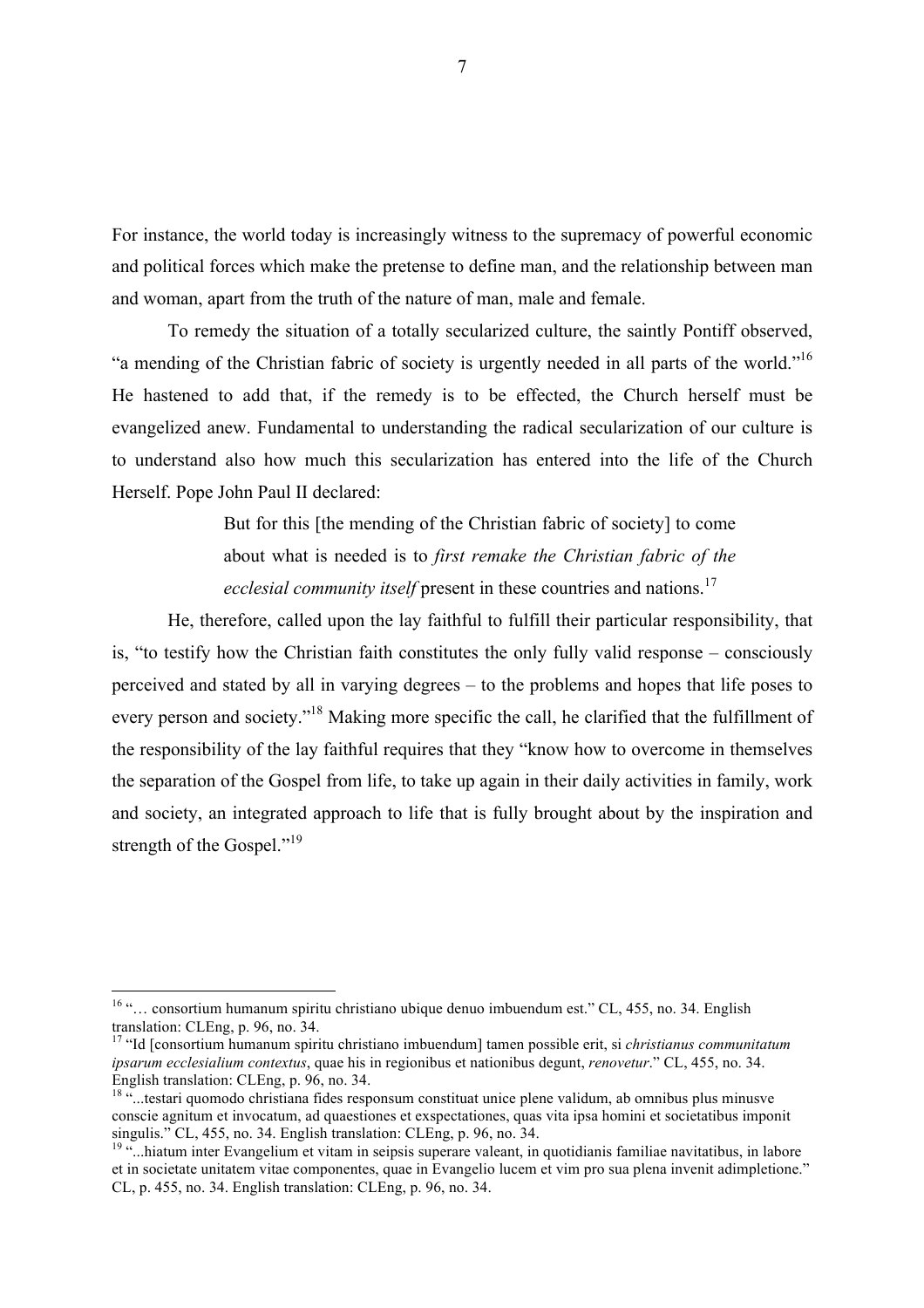### **Constitutive Elements of the Gospel of Life**

What are the constitutive elements of the Gospel of life which the Church is called to teach, celebrate, and live, in accord with the demands of a new evangelization?

### The Natural Moral Law

The first constitutive element is the truth about the inviolability of innocent human life written in every human heart. In other words, the first constitutive element of the Gospel of life is the natural moral law, of which the first precept is the safeguarding and promotion of human life.20 At the very beginning of *Evangelium Vitae*, Pope John Paul II made clear the relationship of the Church's teaching regarding human life to the moral law which can be known by reason. He declared:

> The Church knows that this *Gospel of life*, which she has received from her Lord, has a profound and persuasive echo in the heart of every person – believer and non-believer alike – because it marvellously fulfils all the heart's expectations while infinitely surpassing them. Even in the midst of difficulties and uncertainties, every person sincerely open to truth and goodness can, by the light of reason and the hidden action of grace, come to recognize in the natural law written in the heart (cf. *Rom* 2:14-15) the sacred good of human life from its very beginning until its end, and can affirm the right of every human being to have this primary good respected to the highest degree. Upon the recognition of this right, every human community and the political community itself are founded. $2<sup>1</sup>$

<sup>&</sup>lt;sup>20</sup> Cf. St. Thomas Aquinas, *Summa Theologiae*, I-II, q. 94, art. 2.<br><sup>21</sup> "Novit Ecclesia illud *Evangelium vitae* sibi a Domino suo commendatum intus resonare permovereque unumquemque hominem sive credit sive non, quandoquidem admirabili modo ei respondet, dum eius simul expectationes infinita quadam ratione excedit. Valet enim quilibet homo, inter difficultates licet ac dubitationes, ad veritatem tamen ex animo apertus adque bonitatem, adiutus rationis ipsius lumine et arcana gratiae impulsione, pervenire eo quidem usque ut legem naturalem in corde inscriptam (cfr *Rom* 2, 14-15) agnoscat, sacrum vitae humanae bonum a primis initiis ad finem ipsum, necnon ius cuiusque adserat hominis ut hoc suum principale bonum summopere observatum videat. In eiusdem ideo iuris agnitione hominum nititur consortio ipsaque politica communitas." EV, 402, n. 2. English translation: EVEng, pp. 4-5, n. 2.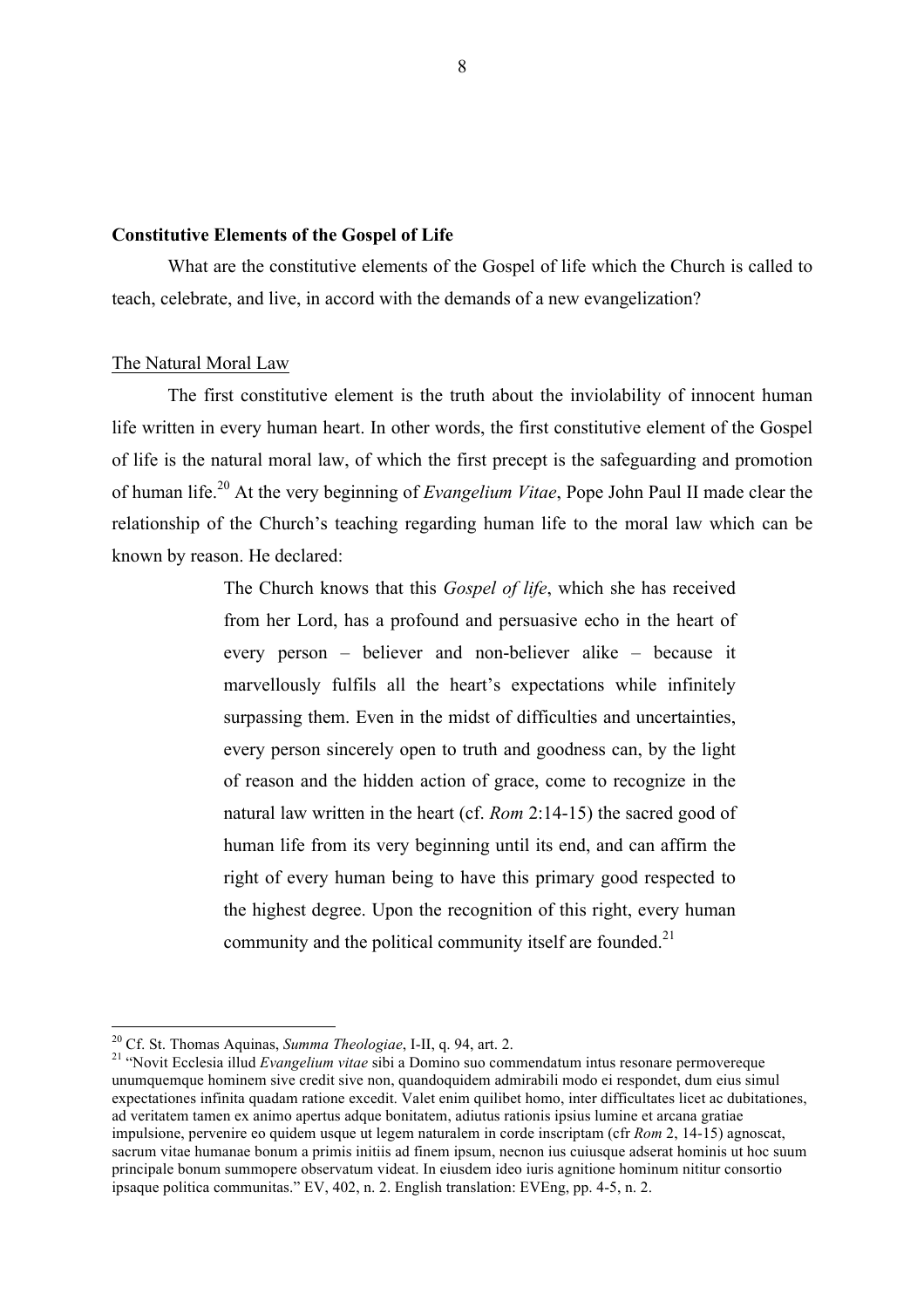What then is the relationship between the natural moral law and the Church's moral teaching? While God has first revealed to every human heart the truth about human life by the Creation, He has perfectly revealed the truth in all of its splendor by the Redemptive Incarnation of His only-begotten Son. What is more, the coming of God the Son as man into the world, His saving Passion, Death, Resurrection, and Ascension, and His abiding presence in the Church through the outpouring of the Holy Spirit give man the grace to live fully in accord with the truth. Pope John Paul II explained the relationship thus:

> Through the words, the actions and the very person of Jesus, man is given the possibility of "knowing" *the complete truth* concerning the good of human life. From this "source" he receives, in particular, the capacity to "accomplish" this truth perfectly (cf. *Jn* 3:21), that is, to accept and fulfil completely the responsibility of loving and serving, of defending and promoting human life. In Christ, the *Gospel of life* is definitively proclaimed and fully given. This is the Gospel which, already present in the Revelation of the Old Testament, and indeed written in the heart of every man and woman, has echoed in every conscience "from the beginning", from the time of creation itself, in such a way that, despite the negative consequences of sin, *it can also be known in its essential traits by human reason*. 22

The human conscience, if it has not been corrupted by grave confusion and error, naturally recognizes the inviolable dignity of every human life and commands that it be safeguarded and promoted.

### Natural Moral Law and Conscience

 <sup>22</sup> "Ideo ex verbo, ex operibus, ex ipsa Iesu persona facultas tribuitur homini ut *omnem veritatem* de humanae vitae bono «cognoscere possit»; et ex illo «fonte» peculiari modo provenit facultas adamussim talem veritatem faciendi (cfr *Io* 3, 21), id est, suscipiendi necnon funditus exsequendi officium vitam humanam amandi, ei serviendi, eamque tuendi et promovendi. In Christo enim absolute nuntiatur et plene traditur illud *Evangelium vitae* quod iam traditum in revelatione Veteris Testamenti, immo scriptum quodam modo in ipso corde cuiusque hominis et mulieris, in unaquaque conscientia morali resonat «ab initio», hoc est ab ipsa creatione, ita ut, adversis peccati vinculis non officientibus, *suis in essentialibus rationibus humana quoque mente percipi possit.*" EV, 434, n. 29. English translation: EVEng, p. 53, n. 24.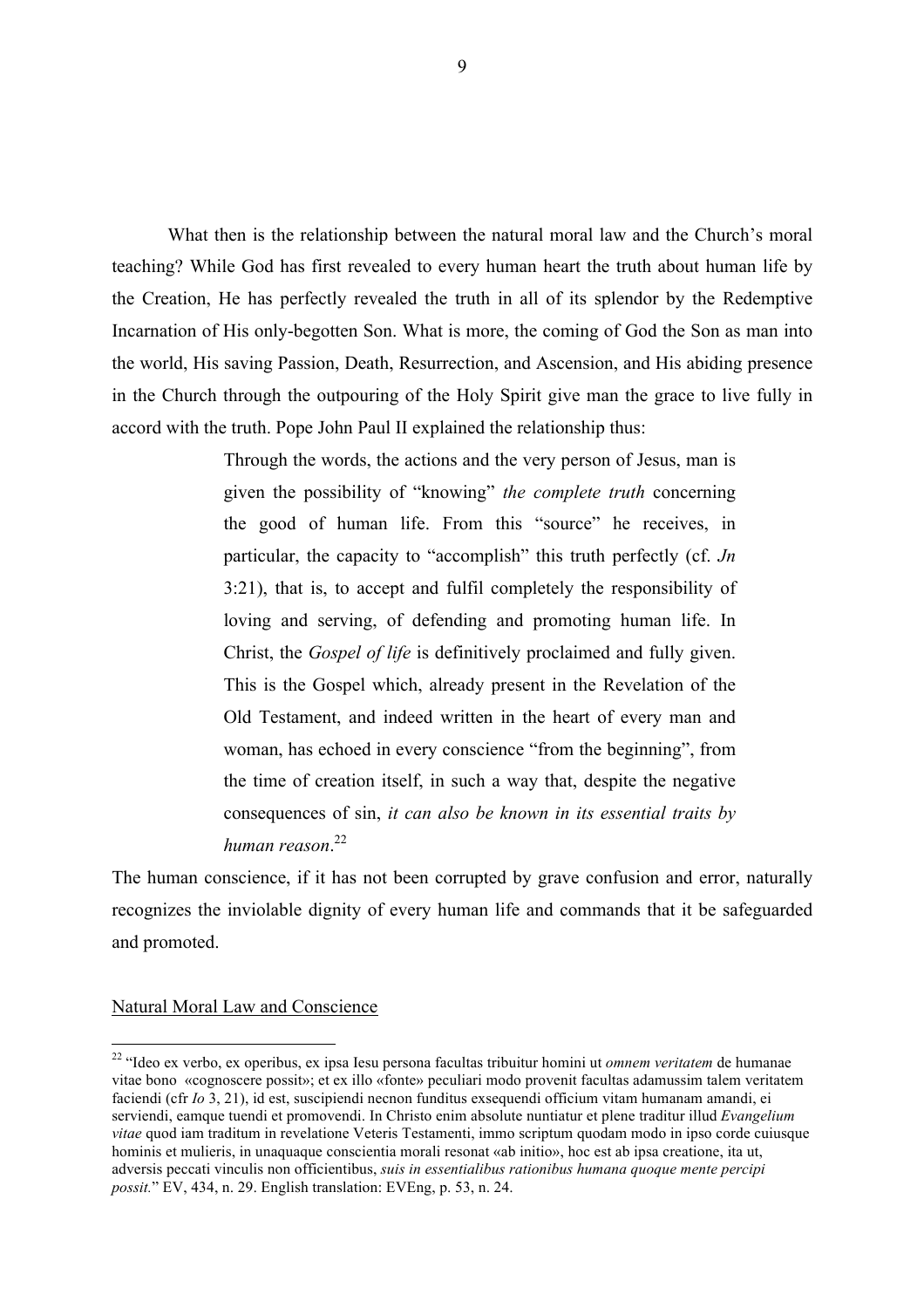Essentially connected with the discussion of the natural moral law is the correct understanding of conscience. Pope John Paul II, relating the intent of his Encyclical Letter, drew particular attention to the relationship of the Gospel of life with conscience. He wrote:

> I wish *to meditate upon once more and proclaim the Gospel of life*, the splendour of truth which enlightens consciences, the clear light which corrects the darkened gaze, and the unfailing source of faithfulness and steadfastness in facing the ever new challenges which we meet along the path. $^{23}$

He reflected upon the situation of the conscience which "is today subjected, also as a result of the penetrating influence of the media, to an *extremely serious and mortal danger*: that of *confusion between good and evil*, precisely in relation to the fundamental right to life."<sup>24</sup> He did not fail to warn about the gravity of the situation, declaring:

When conscience, this bright lamp of the soul (cf. *Mt* 6:22-23), calls

"evil good and good evil" (*Is* 5:20), it is already on the path to the most alarming corruption and the darkest moral blindness.<sup>25</sup>

At the same time, the very existence of the conscience gives hope of a transformation of the situation. Pope John Paul II observed:

> And yet all the conditioning and efforts to enforce silence fail to stifle the voice of the Lord echoing in the conscience of every individual: it is always from this intimate sanctuary of the conscience that a new journey of love, openness and service to human life can begin. $^{26}$

 <sup>23</sup> "… *iterum Evangelium vitae ponderare cupimus atque enuntiare*, quod veritatis splendor est conscientias irradians, praeclarum lumen sanans obscuratum prospectum, fons firmitudinis ac fortitudinis inexhaustus nos hortans ut novis semper obviam procedamus nostro in itinere occurrentibus provocationibus." EV, 407, n. 6. English translation: EVEng, p. 11, no. 6.

<sup>24</sup> "… etiam ob instrumentorum socialis communicationis praepotentes virtutes, *pergravi mortiferoque* periculo hodie subditur: *permixtionis* scilicet *boni malique*, quod attinet ad idem fundamentale vitae ius." EV, 427, n. 24. English translation: EVEng, p. 43, no. 24.

<sup>25</sup> "Cum conscientia, lucens scilicet animae oculus (cfr *Mt* 6, 22-23), dicit «malum bonum et bonum malum» (*Is* 5, 20), iter persollicitae depravationis et caliginosissimae moralis caecitatis iam est ingressa." EV, 428, n. 24. English translation: EVEng, p. 43, no. 24.

<sup>&</sup>lt;sup>26</sup> "Verum condiciones et conatus ad silentium iniungendum Domini vocem includere non valent quae in cuiusque hominis conscientia insonat: hoc ipso ex intimo conscientiae sacrario novum amoris iter explicari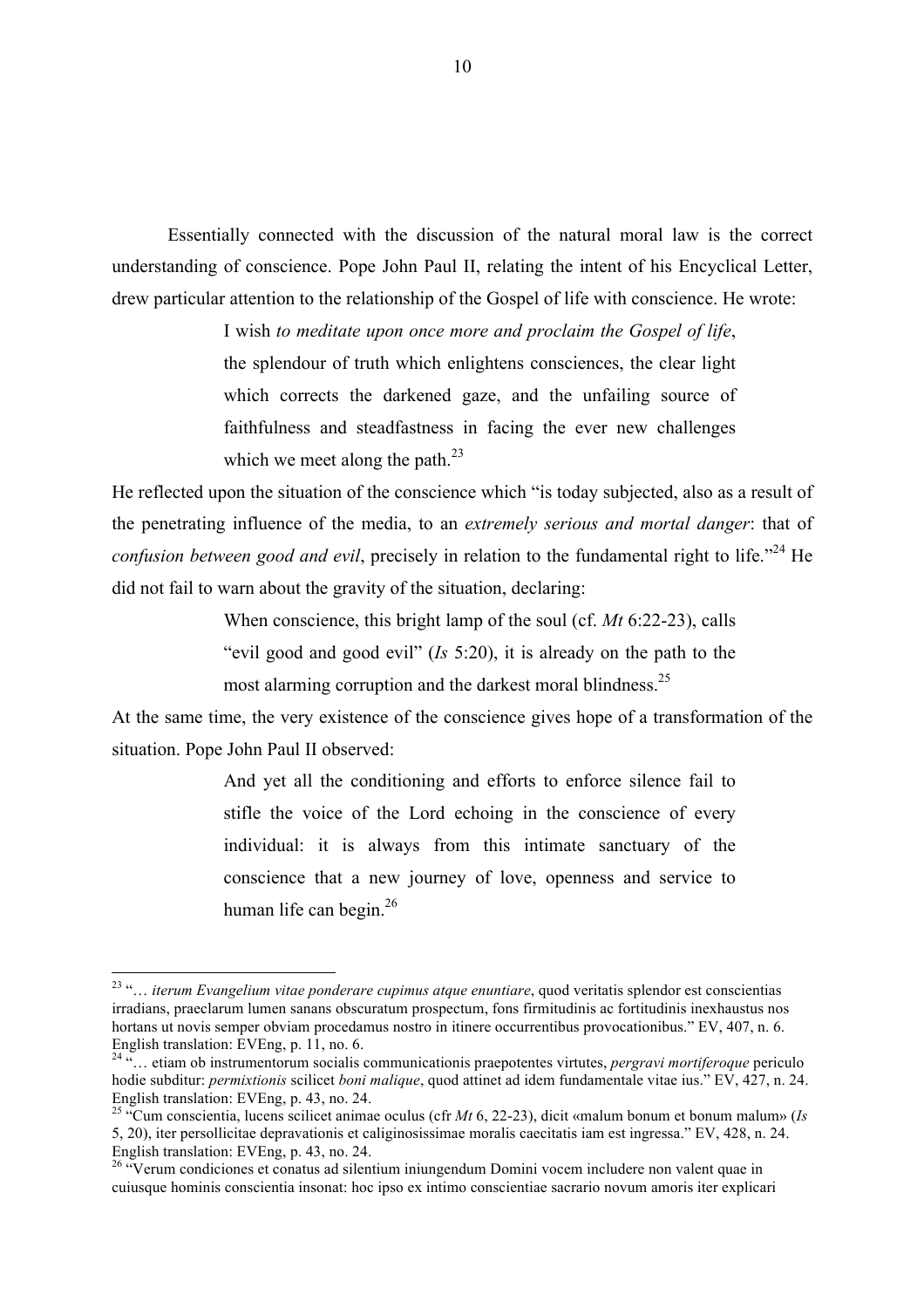Notwithstanding pervasive confusion and error regarding the fundamental truth of the inviolable dignity of human life, the Gospel of life corresponds always to the deepest desire of man, which is to know and live the truth in love.

It is the conscience, the voice of God speaking to souls, which is, in the words of Blessed John Henry Cardinal Newman, "the aboriginal Vicar of Christ."<sup>27</sup> As such, the conscience is ever attuned to Christ Himself Who instructs and informs it through His Vicar, the Roman Pontiff, and the Bishops in communion with the Roman Pontiff. Blessed Cardinal Newman observed that conscience "is a messenger of him, who, both in nature and in grace, speaks to us behind a veil, and teaches and rules us by his representatives."<sup>28</sup>

Today, one must be attentive to a false notion of conscience, which would actually use the conscience to justify sinful acts. In his 2010 Christmas Address to the Roman Curia, Pope Benedict XVI reflected at some length on the notion of conscience in the writings of Blessed John Henry Cardinal Newman, contrasting it with a false notion of conscience which is pervasive in our time.

He described the Church's understanding of conscience, as faithfully and brilliantly taught by the Blessed Cardinal Newman, with these words:

> In modern thinking, the word "conscience" signifies that for moral and religious questions, it is the subjective dimension, the individual, that constitutes the final authority for decision. The world is divided into the realms of the objective and the subjective. To the objective realm belong things that can be calculated and verified by experiment. Religion and morals fall outside the scope of these methods and are therefore considered to lie within the subjective realm. Here, it is said, there are in the final analysis no objective criteria. The ultimate instance that can decide here is therefore the subject alone, and precisely this is what the word

 $\overline{a}$ 

potest, ad vitam humanam accipiendam et ministrandam." EV, 428, n. 24. English translation: EVEng, p. 43, no. 24.

<sup>27</sup> John Henry Cardinal Newman, "Letter to the Duke of Norfolk," V, in *Certain Difficulties felt by Anglicans in Catholic Teaching* II, (London: Longmans Green, 1885), p. 248. Quoted in the *Catechism of the Catholic Church*, no. 1778.<br><sup>28</sup> *Ibid.*, p. 248.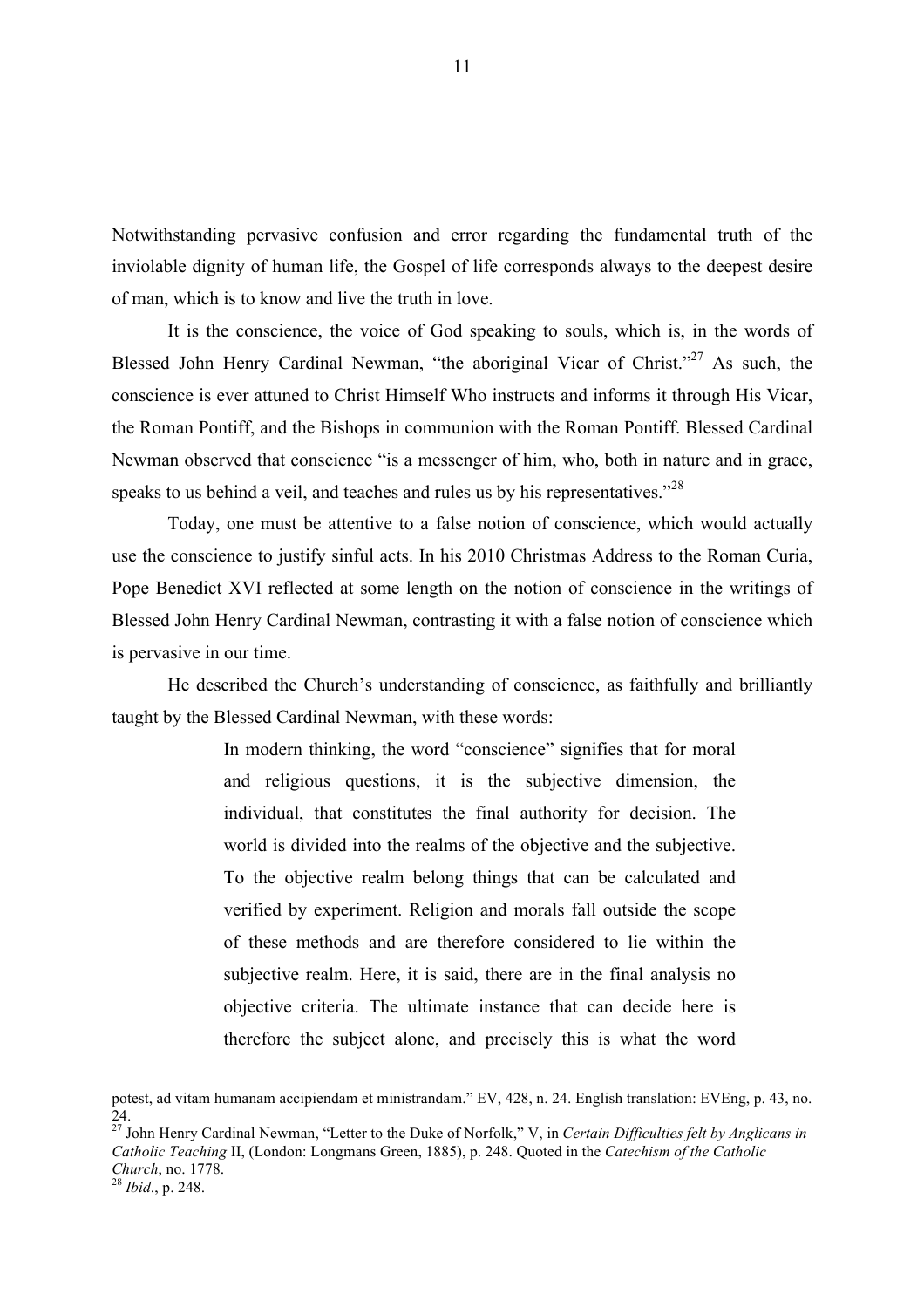"conscience" expresses: in this realm only the individual, with his intuitions and experiences, can decide. Newman's understanding of conscience is diametrically opposed to this. For him, "conscience" means man's capacity for truth: the capacity to recognize precisely in the decision-making areas of his life – religion and morals –  $a$ truth, *the* truth. At the same time, conscience – man's capacity to recognize truth – thereby imposes on him the obligation to set out along the path towards truth, to seek it and to submit to it wherever he finds it. Conscience is both capacity for truth and obedience to the truth which manifests itself to anyone who seeks it with an open heart<sup>29</sup>

Conscience, therefore, does not set individuals apart from one another as arbiters of what is right and good, but unites them in the pursuit of the one truth, ultimately Our Lord Jesus Christ Who is the only arbiter of the right and good, so that their thoughts, words and actions put that truth into practice.

The proclamation of the Gospel of life should be marked by a profound confidence in the human heart upon which the moral law has been inscribed. At the same time, it should be ready to refute the false claim that unconditional respect for the inviolable dignity of innocent human life is merely a confessional matter and to illustrate how it is at the very foundation of the common good.

<sup>&</sup>lt;sup>29</sup> "Nel pensiero moderno, la parola «coscienza» significa che in materia di morale e di religione, la dimensione soggettiva, l'individuo, costituisce l'ultima istanza della decisione. Il mondo viene diviso negli ambiti dell'oggettivo e del soggettivo. All'oggettivo appartengono le cose che si possono calcolare e verificare mediante l'esperimento. La religione e la morale sono sottratte a questi metodi e perciò sono considerate come ambito del soggettivo. Qui non esisterebbero, in ultima analisi, dei criteri oggettivi. L'ultima istanza che qui può decidere sarebbe pertanto solo il soggetto, e con la parola «coscienza» si esprime, appunto, questo: in questo ambito può decidere solo il singolo, l'individuo con le sue intuizioni ed esperienze. La concezione che Newman ha della coscienza è diametralmente opposta. Per lui «coscienza» significa la capacità di verità dell'uomo: la capacità di riconoscere proprio negli ambiti decisivi della sua esistenza – religione e morale – una verità, *la* verità. La coscienza, la capacità dell'uomo di riconoscere la verità, gli impone con ciò, al tempo stesso, il dovere di incamminarsi verso la verità, di cercarla e di sottomettersi ad essa laddove la incontra. Conscienza è capacità di verità e obbedienza nei confronti della verità, che si mostra all'uomo che cerca col cuore aperto." Benedictus PP. XVI, Allocutio, "Omina Nativitatis novique Anni Curiae Romanae significantur", 20 Decembris 2010, *Acta Apostolicae Sedis* 103 (2011), 39-40. [Hereafter, Greeting2010] English translation: Pope Benedict XVI, "Benedict XVI's Christmas greeting to the College of Cardinals, the Roman Curia and the Governorate: Resolved in faith and in doing good," *L'Osservatore Romano*, weekly edition in English, 22-29 December 2010, p. 14. [Hereafter, Greeting2010Eng]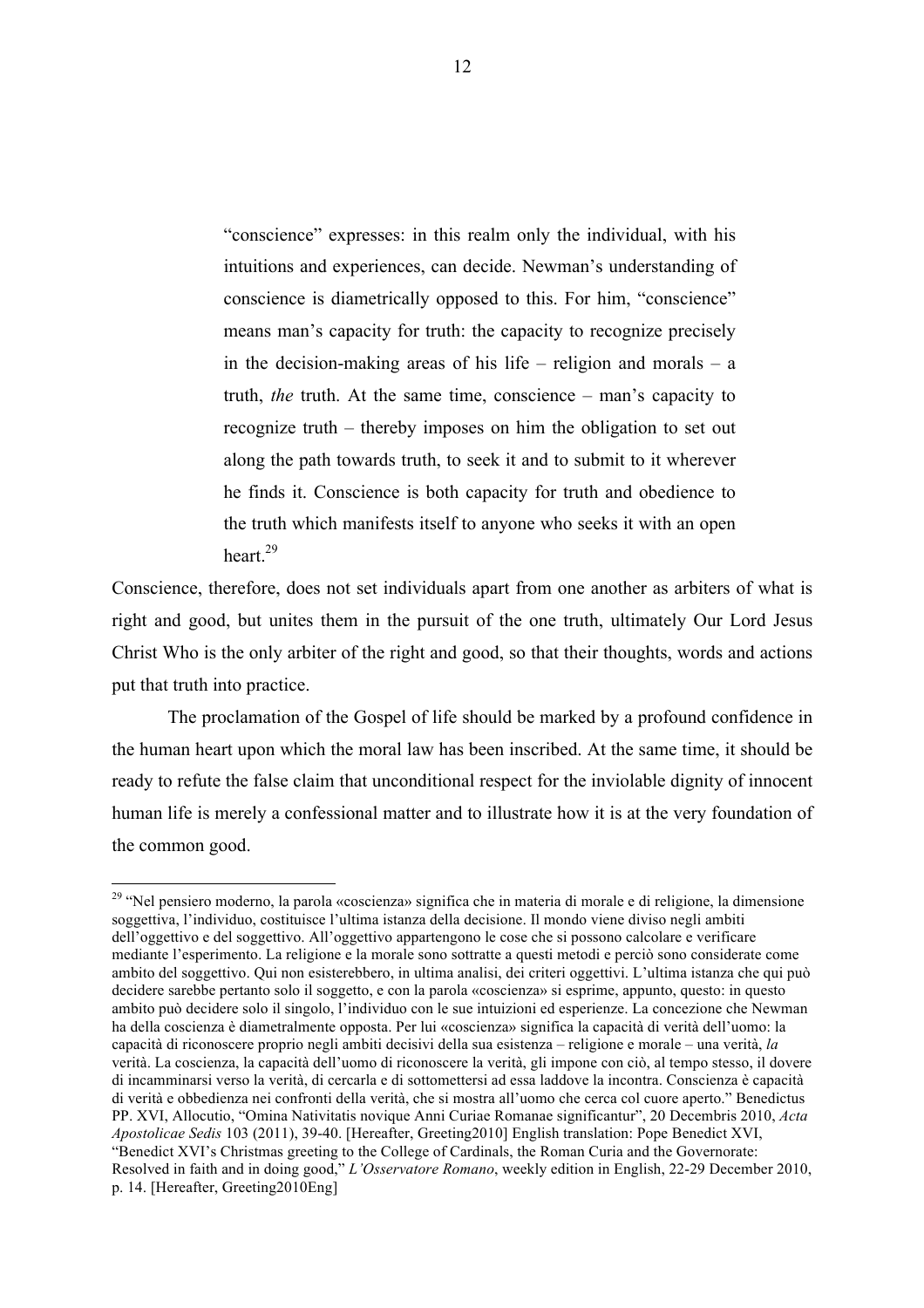### Natural Moral Law, Conscience, and Politics

Later, in the same 2010 Christmas Address, Pope Benedict XVI recalled his "encounter with the world of culture in Westminster Hall,"30 during his pastoral visit to the United Kingdom, during which he reflected "on the proper place of religious belief within the political process."<sup>31</sup> Taking inspiration from the example of Saint Thomas More, he addressed directly "the ethical foundations of civil discourse."<sup>32</sup> As a service to culture in general, he set forth the Catholic understanding of the matter with these words:

> The central question at issue, then, is this: where is the ethical foundation for political choices to be found? The Catholic tradition maintains that the objective norms governing right action are accessible to reason, prescinding from the content of revelation. According to this understanding, the role of religion in political debate is not so much to supply these norms, as if they could not be known by non-believers – still less to propose concrete political solutions, which would lie altogether outside the competence of religion – but rather to help purify and shed light upon the application of reason to the discovery of objective moral principles.<sup>33</sup>

Pope Benedict XVI noted that the role of religion in public discourse "is not always welcomed," for various reasons which can also include "distorted forms of religion, such as sectarianism and fundamentalism."<sup>34</sup>

He observed, however, that such distortions do not justify the exclusion of religion from public discourse, for "reason too can fall prey to distortions, as when it is manipulated

 <sup>30</sup> "… incontro con il mondo della cultura nella Westminster Hall …" Greeting2010, 38. English translation: Greeting2010Eng, p. 14.

<sup>&</sup>lt;sup>31</sup> Benedictus PP. XVI, Allocutio, "Iter Apostolicum Summi Pontificis in Regnum Unitum: Londinii in Aula Vestmonasteriensi colloquium Benedicti XVI cum primoribus Societatis Civilis; cum doctis vivis culturae, scientiis et operum conductioni deditis; cum Corpore Legatorum et Religiosis Auctoritatibus", 17 Septembris 2010, *Acta Apostolicae Sedis* 102 (2010), 635. [Hereafter, Westminster]<br><sup>32</sup> Westminster, 636.<br><sup>33</sup> Westminster, 636-637.<br><sup>34</sup> Westminster. 637.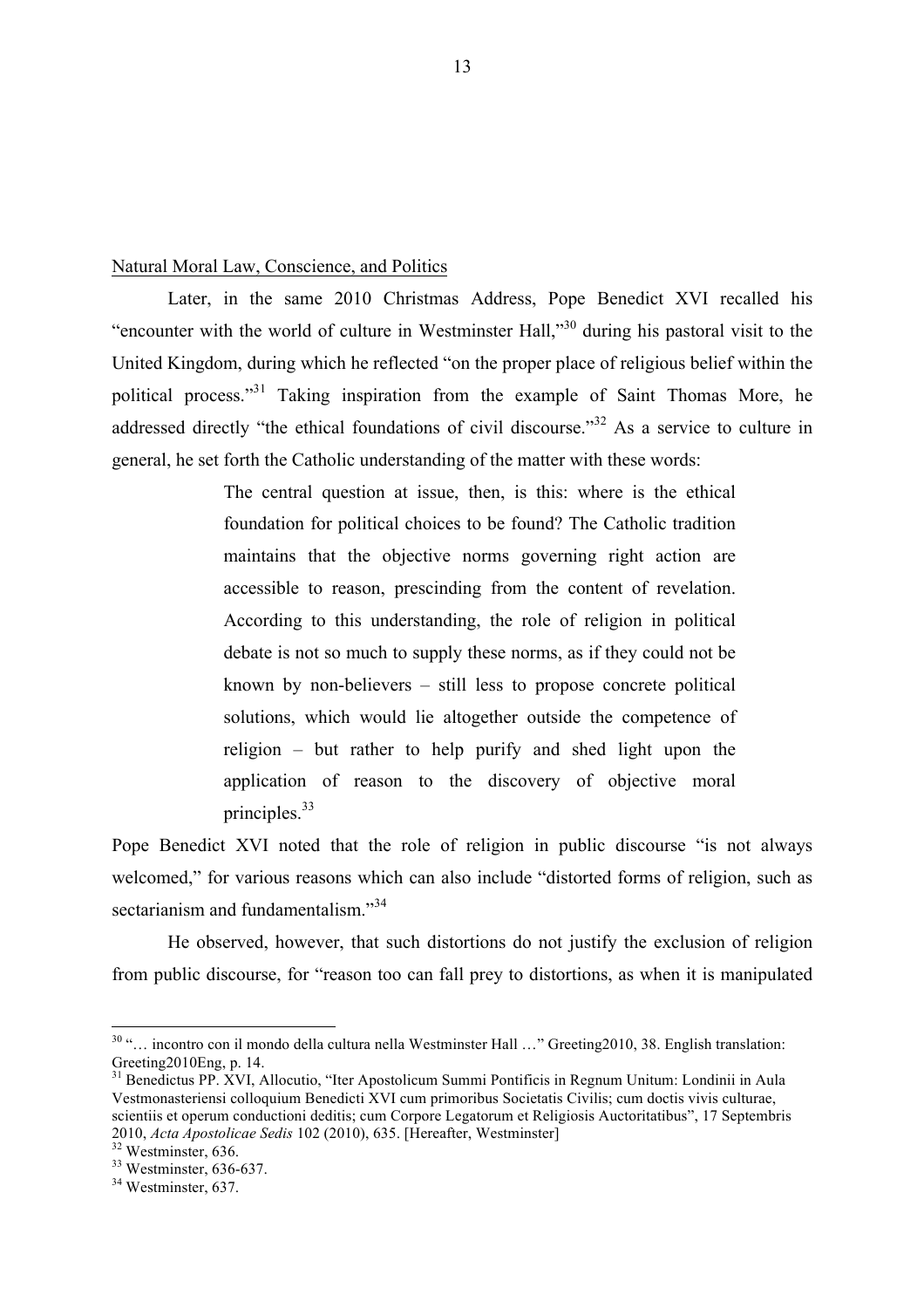by ideology, or applied in a partial way that fails to take account of the dignity of the human person."35 What remains necessary and true is the right relationship of faith and reason. He concluded:

> This is why I would suggest that the world of reason and the world of faith – the world of secular rationality and the world of religious belief – need one another and should not be afraid to enter into a profound and ongoing dialogue, for the good of our civilization."<sup>36</sup>

Religion, he continued, "is not a problem for legislators to solve, but a vital contributor to the national conversation."<sup>37</sup> In the light of the irreplaceable role of religion in public life, he expressed his "concern at the increasing marginalization of religion, particularly of Christianity, that is taking place in some quarters, even in nations which place a great emphasis on tolerance."<sup>38</sup>

He then gave a telling description of some of the more troubling manifestations of the effort to alienate religion from the public forum. His words which I now quote shed light on the absurdity and indeed moral perversity of a public order which fails to respect the proper role of religion:

> There are those who would advocate that the voice of religion be silenced, or at least relegated to the purely private sphere. There are those who argue that the public celebration of festivals such as Christmas should be discouraged, in the questionable belief that it might somehow offend those of other religions or none. And there are those who argue – paradoxically with the intention of eliminating discrimination – that Christians in public roles should be required at times to act against their conscience. These are worrying signs of a failure to appreciate not only the rights of believers to freedom of conscience and freedom of religion, but also the

<sup>&</sup>lt;sup>35</sup> Westminster, 637.<br><sup>36</sup> Westminster, 637.<br><sup>37</sup> Westminster, 637.<br><sup>38</sup> Westminster, 637.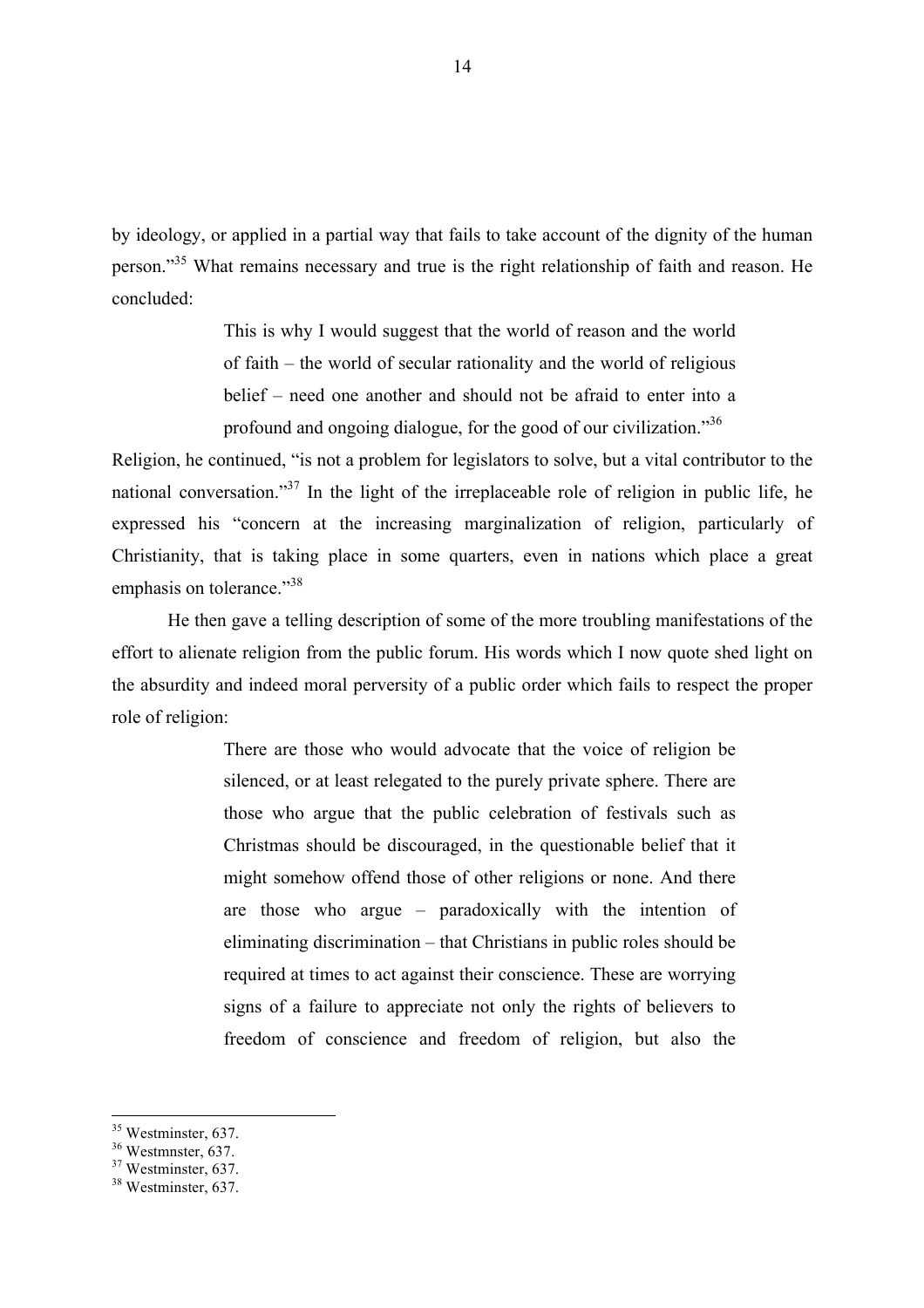legitimate role of religion in the public square.<sup>39</sup>

Pope Benedict XVI concluded with an invitation to safeguard and foster the right relationship of faith and reason, which is essential to the pursuit of the common good, of the good of society. In the 2010 Christmas Address, he concluded his reference to his speech in Westminster Hall with these urgent words:

> This fundamental [moral] consensus derived from the Christian heritage is at risk wherever its place, the place of moral reasoning, is taken by the purely instrumental rationality of which I spoke earlier. In reality, this makes reason blind to what is essential. To resist this eclipse of reason and to preserve its capacity for seeing the essential, for seeing God and man, for seeing what is good and what is true, is the common interest that must unite all people of good will. The very future of the world is at stake.<sup>40</sup>

There can be no question of the urgency with which Pope Benedict XVI was calling Catholics and all persons of good will, in accord with the new evangelization so steadfastly advanced by Pope John Paul II, to reverse the decline of western Christian culture by engaging public discourse with the fundamental truths of the moral law, as taught to us by reason and illuminated by the Catholic faith.

### Inviolable Dignity of Innocent Human Life

Having set forth clearly the natural moral law and its relationship with Catholic teaching, Pope John Paul II made three authoritative declarations of the content of the moral law in what pertains to the Gospel of life. The first statement reads:

> Therefore, by the authority which Christ conferred upon Peter and his Successors, and in communion with the Bishops of the Catholic Church, *I confirm that the direct and voluntary killing of an*

<sup>&</sup>lt;sup>39</sup> Westminster, 637.<br><sup>40</sup> "Questo consenso [morale] di fondo proveniente dal patrimonio cristiano è in pericolo là dove al suo posto, al posto della ragione morale, subentra la mera razionalità finalistica di cui ho parlato poco fa. Questo è in realtà un accecamento della ragione per ciò che è l'essenziae. Combattere contro questo accecamento della ragione e conservarle la capacità di vedere l'essenziale, di vedere Dio e l'uomo, ciò che è buono e ciò che è vero, è l'interesse comune che deve unire tutti gli uomini di buona volontà. È in gioco il futuro del mondo." Greeting2010, 39. English translation: Greeting2010Eng, p. 14.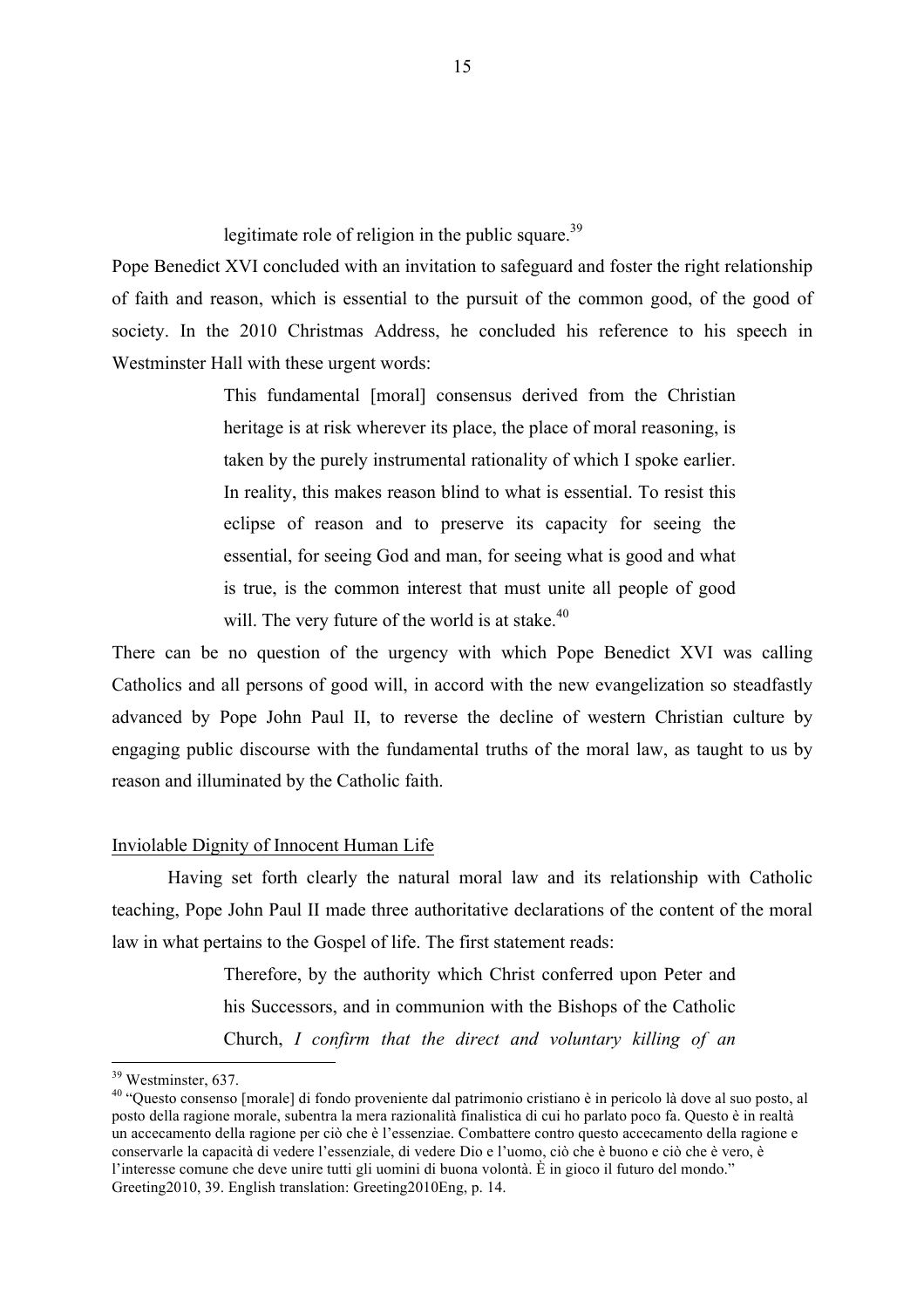*innocent human being is always gravely immoral*. This doctrine, based upon that unwritten law which man, in the light of reason, finds in his own heart (cf. Rom 2:14-15), is reaffirmed by Sacred Scripture, transmitted by the Tradition of the Church and taught by the ordinary and universal Magisterium.<sup>41</sup>

Having stated the perennial teaching of the Church regarding the inviolable dignity of innocent human life, Pope John Paul II made clear that the conscious and deliberate destruction of an innocent human life is always and everywhere evil "and can never be licit either as an end in itself or as a means to a good end."<sup>42</sup> Such an act is, in the words of Pope John Paul II, "a grave act of disobedience to the moral law, and indeed to God himself, the author and guarantor of that law; it contradicts the fundamental virtues of justice and charity."<sup>43</sup>

### Destruction of Innocent Human Life and Procured Abortion

The next two authoritative statements are applications of the first. The second applies the truth of the inviolable dignity of innocent human life to the question of procured abortion. Pope John Paul II declared:

> Therefore, by the authority which Christ conferred upon Peter and his Successors, in communion with the Bishops – who on various occasions have condemned abortion and who…albeit dispersed throughout the world, have shown unanimous agreement concerning this doctrine – *I declare that direct abortion, that is, abortion willed as an end or as a means, always constitutes a grave moral disorder*, since it is the deliberate killing of an innocent human being. This

 <sup>41</sup> "Quapropter Nos auctoritate usi Petro eiusque Successoribus a Cristo collata, coniuncti cum Ecclesiae catholicae Episcopis, *confirmamus directam voluntariamque hominis innocentis interfectionem graviter inhonestam esse semper*. Doctrina haec, cuius innituntur radices illa in non scripta lege quam, praeeunte rationis lumine, quivis homo suo reperit in animo (cfr *Rom* 2, 14-15), inculcatur denuo Sacris in Litteris, Ecclesiae Traditione commendatur atque ordinario e universali Magisterio explanatur." EV, 465, n. 57. English

translation: EVEng, pp. 101-102, no. 57<br><sup>42</sup> "… nec potest licitum haberi umquam nec uti finis neque ut via ab bonum propositum." EV, 465, n. 57. English translation: EVEng, p. 102, no. 57.

<sup>43 &</sup>quot;Gravis namque inoboedientia est morali legi, immo ipsi Deo eius auctori ac vindici; primariae praeterea virtuti iustitiae contradicit et caritatis." EV, 465, n. 57. English translation: EVEng, p. 102, no. 57.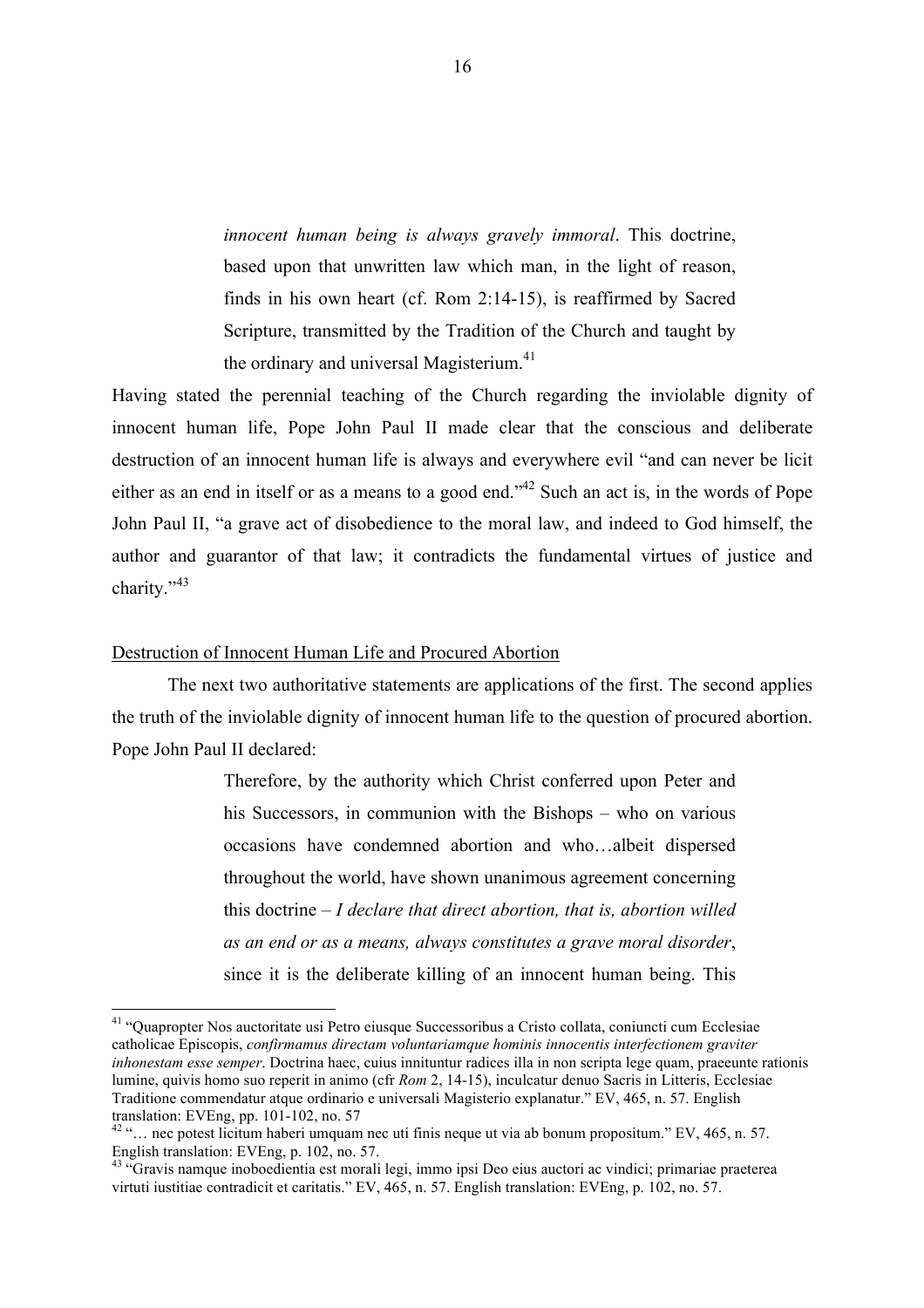doctrine is based upon the natural law and upon the written Word of God, is transmitted by the Church's Tradition and taught by the ordinary and universal Magisterium.<sup>44</sup>

Although time does not permit the treatment of a number of moral issues directly related to procured abortion, Pope John Paul II makes clear that practices like experimentation on human embryos and selective, so-called "eugenic," abortion utilizing prenatal diagnostic techniques are always and everywhere evil.<sup>45</sup>

### Destruction of Innocent Human Life and Euthanasia

The third authoritative statement applies the truth of the inviolable dignity of innocent human life to the practice of euthanasia. After having distinguished "an action or omission which of itself and by intention causes death, with the purpose of eliminating all suffering,"<sup>46</sup> from "the decision to forego so-called 'aggressive medical treatment', in other words, medical procedures which no longer correspond to the real situation of the patient, either because they are by now disproportionate to any expected results or because they impose an excessive burden on the patient and his family,"<sup>47</sup> Pope John Paul II declared:

> Taking into account these distinctions, in harmony with the Magisterium of my Predecessors and in communion with the Bishops of the Catholic Church, *I confirm that euthanasia is a grave violation of the law of God*, since it is the deliberate and morally unacceptable killing of a human person. This doctrine is based upon the natural law and upon the written word of God, is transmitted by

 <sup>44</sup> "Auctoritate proinde utentes Nos a Christo Beato Petro eiusque Successoribus collata, consentientes cum Episcopis qui abortum crebrius respuerunt quique … licet per orbem disseminati una mente tamen de hac ipsa concinuerunt doctrina – *declaramus abortum recta via procuratum, sive uti finem intentum seu ut instrumentum, semper gravem prae se ferre ordinis moralis turbationem*, quippe qui deliberata exsistat innocentis hominis occisio. Haec doctrina naturali innititur lege Deique scripto Verbo, transmittitur Ecclesiae Traditione atque ab ordinario et universali Magisterio exponitur." EV, 472, n. 62. English translation: EVEng, p. 112, no. 62.<br><sup>45</sup> Cf. EV, 472-474, n. 63.

<sup>&</sup>lt;sup>46</sup> "... actio vel omissio quae suapte natura et consilio mentis mortem affert ut hoc modo omnis dolor removeatur." EV, 475, n. 65. English translation: EVEng, p. 117, no. 65.

<sup>47</sup> "… consilium illud, quo quis tractionem reiciat sic dictam «*vehementiam therapeuticam*», aliquos nempe medicos interventus non amplius aegrotantis statui congruentes, quia impares iam sunt iis effectibus quos sperari liceret vel etiam quia nimis omnino ipsi aegroto eiusque familiae molesti." EV, 475, n. 65. English translation: EVEng, p. 117, no. 65.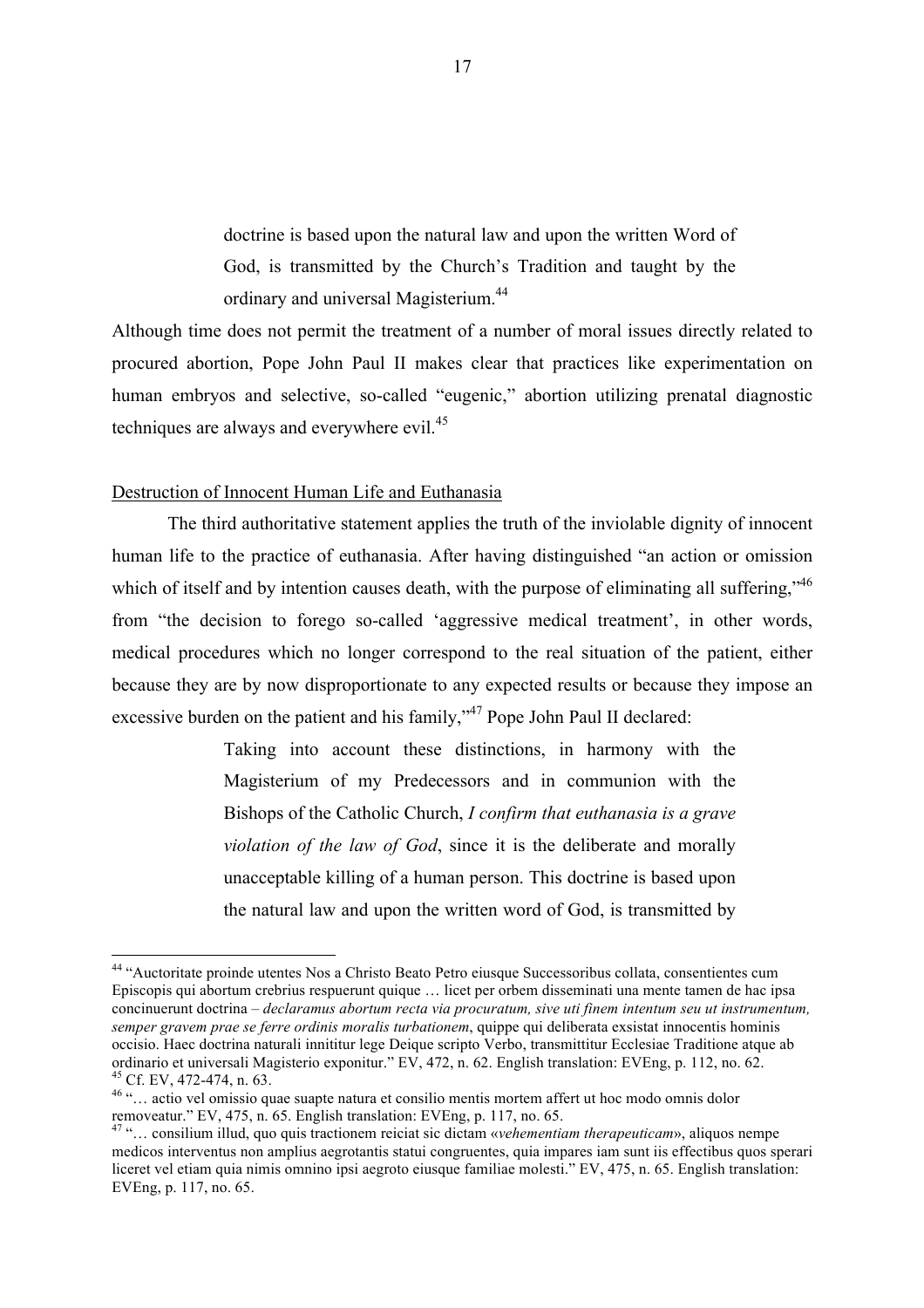the Church's Tradition and taught by the ordinary and universal Magisterium.<sup>48</sup>

Once again, time does not permit the discussion of the moral issues directly related to euthanasia, for example, so-called assisted suicide, which Pope John Paul II addresses after having enunciated the authoritative teaching in the matter.<sup>49</sup>

### **Principal Means of Proclaiming the Gospel of Life**

What then are the principal means of proclaiming the Gospel of life? The fundamental locus of the proclamation of the Gospel of life is the family, in which the children witness the Gospel of life in the relationship of their parents with one another and in the relationship of the parents with them. Such witness pertains not only to the beginning of human life, in the correct understanding and living of human sexuality, but also to the end of life in the acceptance of human suffering as the way of unconditional love of others, in accord with the teaching of the Lord which Saint Paul masterfully articulates in the Letter to the Colossians.<sup>50</sup> The Gospel of life is integral to the spiritual worship at the heart of the family. Lifting up their hearts to the glorious pierced Heart of Jesus in the Eucharistic sacrifice, parents and children are purified and strengthened to live Christ's pure and selfless love in their relationships with each other.

Pope John Paul II declared:

As part of the spiritual worship acceptable to God (cf. *Rom* 12:1), the *Gospel of life* is to be celebrated above all in *daily living*, which should be filled with self-giving love for others. In this way, our lives will become a genuine and responsible acceptance of the gift of life and a heartfelt song of praise and gratitude to God who has given us this gift. This is already happening in the many different acts of selfless generosity, often humble and hidden, carried out by

<sup>&</sup>lt;sup>48</sup> "His rite interpositis distinctionibus, Magisterium Nos Decessorum Nostrorum iterantes atque in communione cum catholicae Ecclesiae Episcopis *confirmamus euthanasiam gravem divinae Legis esse violationem*, quatenus est conscia necatio personae humanae, quae moraliter probari non potest. Haec doctrina lege naturali atque Verbo Dei scripto adnixa, Ecclesiae Traditione traducitur atque Magisterio ordinario et universali explicatur." EV, 477, n. 65. English translation: EVEng, p. 119, no. 65.

 $^{49}$  Cf. EV, 477-478, n. 66.<br><sup>50</sup> Cf. Col 1:24.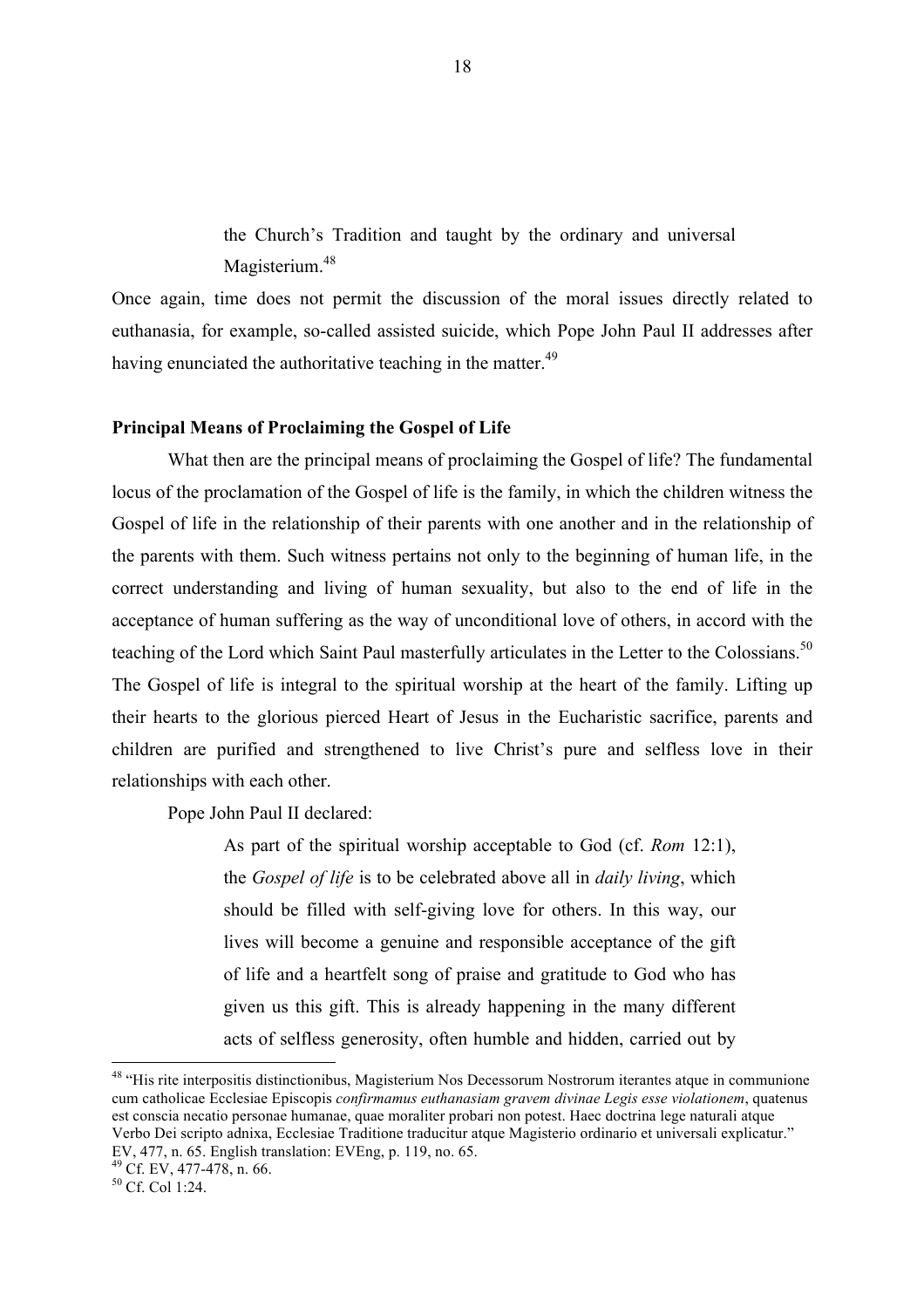men and women, children and adults, the young and the old, the healthy and the sick.<sup>51</sup>

In no. 92 of *Evangelium Vitae*, Pope John Paul II treated at length the "*decisive responsibility*" of the family for the proclamation of the Gospel of life.<sup>52</sup> He illustrated at some length the critical role of the family not only in teaching the welcome due to new human life but also in teaching the meaning of suffering and death. As he observed, "[t]he family has a special role to play throughout the life of its members, from birth to death.<sup>553</sup>

Pope John Paul II, quoting from his homily on the occasion of the beatification of Saint Gianna Beretta Molla, the heroic apostle of life of the present time, gave special attention to "brave mothers who devote themselves to their own family without reserve, who suffer in giving birth to their children and who are ready to make any effort, to face any sacrifice, in order to pass on to them the best of themselves."<sup>54</sup> Without in any way diminishing the dignity of the husband and father in the family, the Gospel of life in the present time particularly requires a new understanding and lived appreciation of Christian wives and mothers.

Later on in the Encyclical Letter, Pope John Paul II devoted special attention to the "unique and decisive" role of women in the new evangelization and, therefore, in the proclamation of the Gospel of life.<sup>55</sup> He declared:

> It depends on them to promote a "new feminism" which rejects the temptation of imitating models of "male domination", in order to acknowledge and affirm the true genius of women in every aspect of the life of society, and overcome all discrimination, violence and

 <sup>51</sup> "In ratione spiritalis cultus Deo grati (cfr *Rom* 12, 1), Evangelii vitae celebratio suam postulat effectionem praesertim in cotidiana exsistentia, quae in caritate erga alios agitur atque sui ipsius oblatione. Hac ratione tota nostra exsistentia fiet vera et officii conscia acceptio doni vitae atque sincera grataque laus in Deum qui nobis talem tribuit donationem. Quod iam accidit plurimis in signis donationis, modestae saepe et absconditae, quae primos exhibent actores viros et mulieres, parvulos et adultos, iuvenes et seniors, sanos et aegrotos." EV, 498, n. 86. English translation: EVEng, p. 152, no. 86.<br>
<sup>52</sup> "... *decretoria ... responsalitas.*" EV, 505, n. 92. English translation: EVEng, p. 163, n. 92.

<sup>&</sup>lt;sup>53</sup> "Familia provocatur per totum vitae ipsius sodalium spatium, ab oriente vita ad mortem." EV, 506, n. 92. English translation: EVEng, p. 164, no. 92.

 $\frac{5}{10}$  «omnium matrum fortium, quae suae familiae sine condicione se dedunt, quae in dolore pariunt filios suos, quaeque expeditae sunt ad quemlibet laborem aggrediendum, ad quodlibet sacrificium obeundum, ut eis referant quidquid optimum in se custodiant»." EV, 498, n. 86. English translation: EVEng, p. 153, no. 86. <sup>55</sup> "… prorsus singulare fortasse et decretorium…" EV, 514, n. 99. English translation: EVEng, p. 176, no. 99.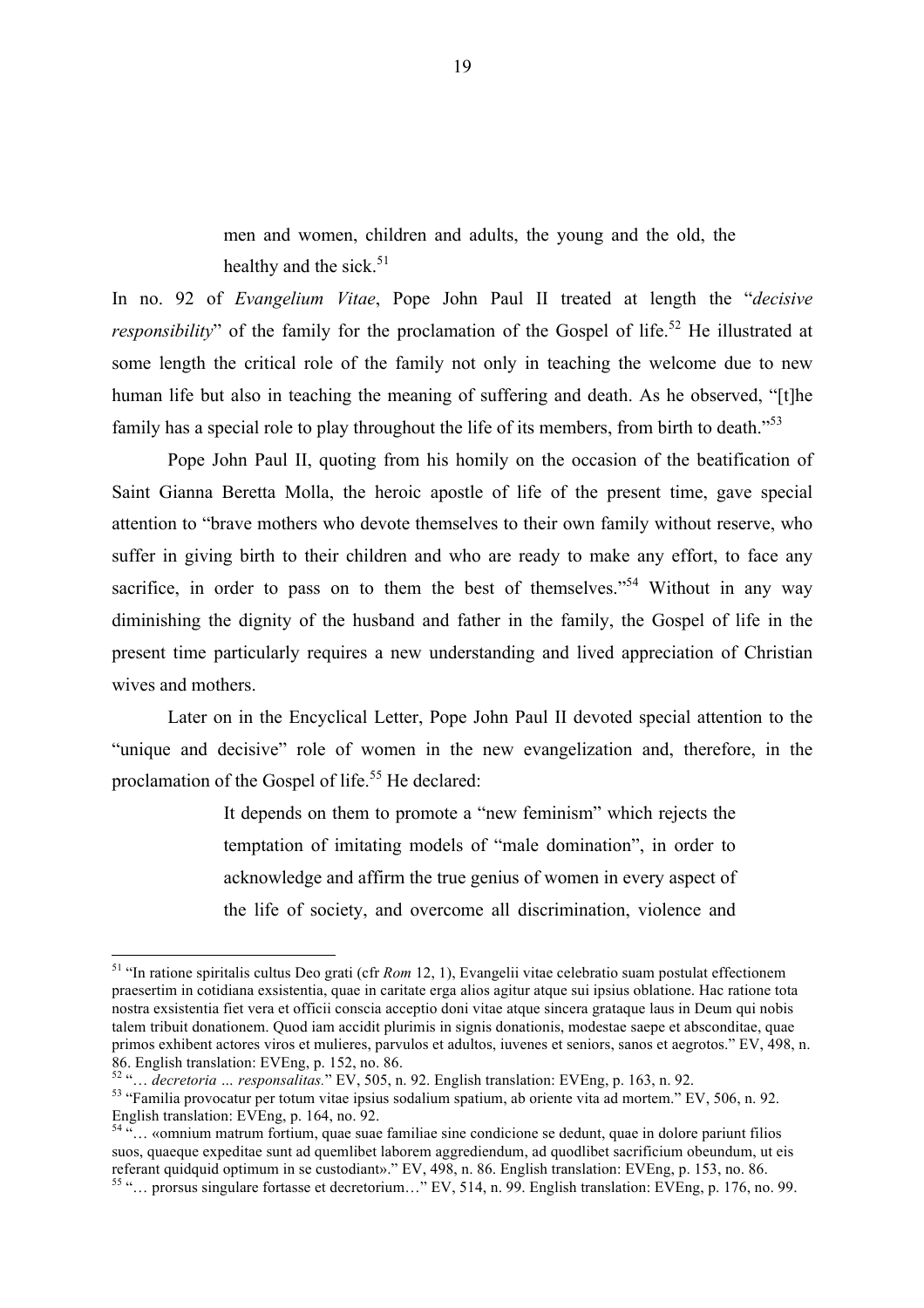exploitation.<sup>56</sup>

Reflecting upon motherhood, he further observed:

A mother welcomes and carries in herself another human being, enabling it to grow inside her, giving it room, respecting it in its otherness. Women first learn and then teach others that human relations are authentic if they are open to accepting the other person: a person who is recognized and loved because of the dignity which comes from being a person and not from other considerations, such as usefulness, strength, intelligence, beauty or health. This is the fundamental contribution which the Church and humanity expect from women. And it is the indispensable requisite for an authentic cultural change.<sup>57</sup>

It is clear that the new evangelization regarding the inviolable dignity of innocent human life, from the moment of conception to the moment of natural death, depends upon a new proclamation of the truth regarding woman and motherhood.<sup>58</sup>

 <sup>56</sup> "… ipsarum enim est promovere «novum feminismum» qui agnoscere valeat et proferre veram indolem femininam in quolibet convictus civilis gestu, quin in temptationem incurratur imitandi exemplaria «cultus nimii virilitatis», dum opera datur, ut omnino quodvis genus amoveatur discriminationis violentiae et abusus." EV, 514, n. 99. English translation: EVEng, p. 176, no. 99.

<sup>57</sup> "Mater enim excipit secumque fert alterum, ei modum intra se crescendo largitur, spatium tribuit illi ipsum veneratione prosequens in ipsius alteritate. Ita mulier percipit et docet humanum consortium solummodo authenticum esse cum aperitur ad receptionem alterius personae, agnitae et dilectae ob dignitatem quae illi provenit ex eo quod est persona, non vero aliis de causis, uti sunt: commoditas, robur, intellegentia, pulchritudo, valetudo. Hoc est enim praecipuum adiumentum quod Ecclesia humanumque genus a mulieribus exspectant. Haec necessaria est ad authenticam conversionem culturalem praeparatio." EV, 515, n. 99. English translation: EVEng, p. 177, no. 99.

<sup>58</sup> At the end of no. 99 of *Evangelium vitae*, Pope John Paul II devoted "a special word to *women who have had an abortion*." Acknowledging the complexity of factors involved in the decision to procure an abortion, the gravity of the evil involved in the act, and the enduring "wound" which the deed leaves in the "heart," he urged them to have hope, honestly acknowledging what they have done and abandoning themselves with trust to divine mercy, especially by means of the Sacrament of Penance. He reminded them that they in fact "can be among the most eloquent defenders of everyone's right to life." Referring to the aborted child, he wrote, in the English version found on the Vatican website: "To the same Father and his mercy you can with sure hope entrust your child." The definitive Latin text reads: "Infantem autem vestrum potestis Eidem Patri Eiusque misericordiae cum spe committere." (EV, 515, n. 99). The English translation adds to the word "hope" the qualifier "sure", which is not found in the Latin text. The Latin text does not explain the meaning of "hope" as used in the context.

In an edition of the Latin original published by the Libreria Editrice Vaticana in 1995, there is a different and problematic text which reads: "Tunc percipietis nihil periisse et licebit vobis etiam ab infante vestro veniam petere, qui nunc in Domino vivit." (Ioannis Pauli PP II, Litterae encyclicae «*Evangelium vitae*», [Città del Vaticano: Libreria Editrice Vaticana, 1995]', p. 123, n. 99). The same text is found in translation in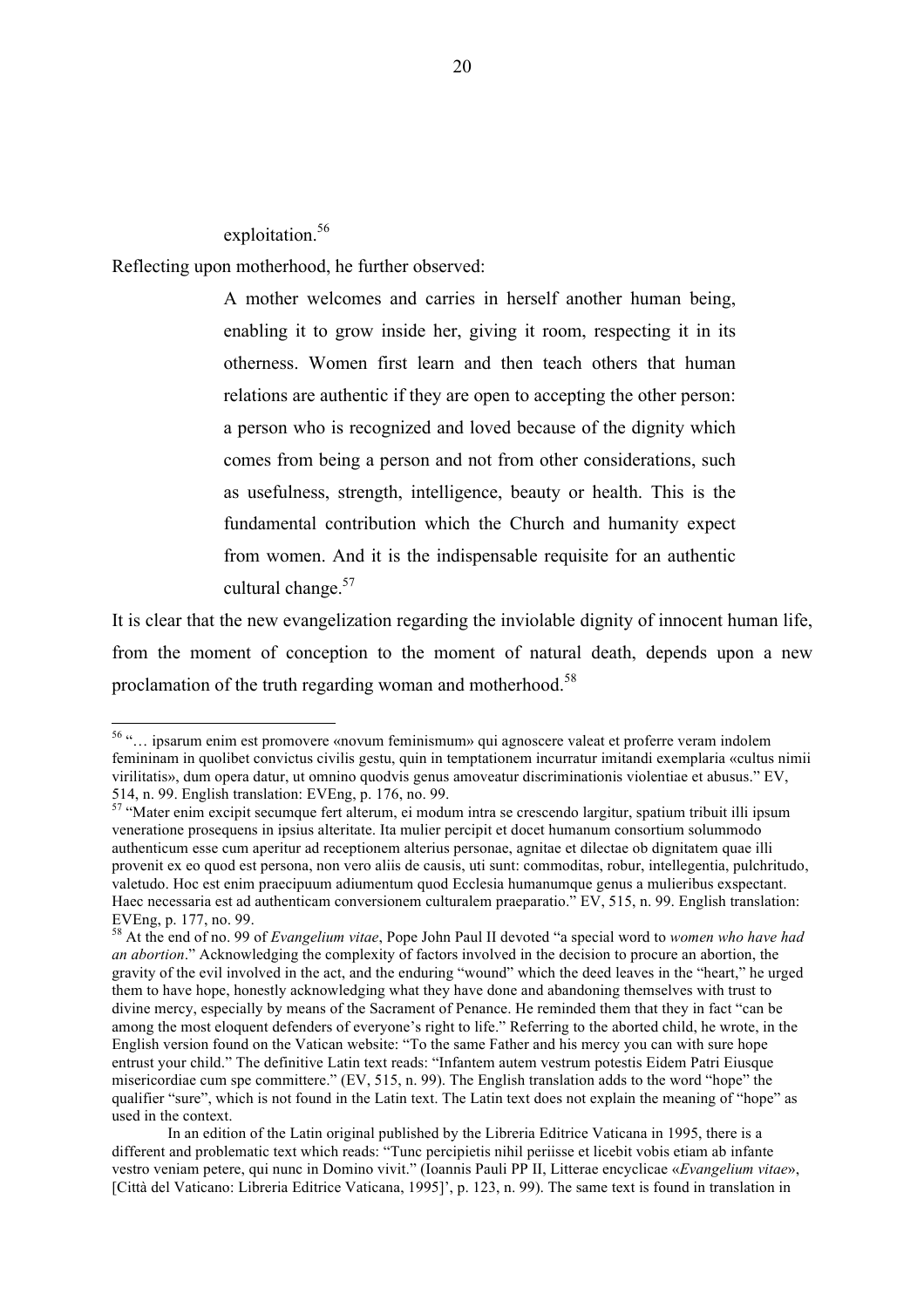In this regard, it is important to make clear the relationship between the practice of the virtues of purity, chastity and modesty, that is the living of the truth regarding human sexuality and human life, and the practice of justice. Respect for human life is related essentially to respect for the integrity of marriage and the family. The attack on the innocent and defenseless life of the unborn has its origin in an erroneous view of human sexuality, which attempts to eliminate, by mechanical or chemical means, the essentially procreative nature of the conjugal act. This error maintains that the artificially altered act retains its integrity. The claim is that the act remains unitive or loving, even though the procreative nature of the act has been radically violated. In fact, it is not unitive, for one or both of the partners withholds an essential part of the gift of self, which is the essence of the conjugal union. The so-called "contraceptive mentality" is essentially anti-life. Many forms of what is called contraception are in fact abortifacient, that is, they destroy a life which has already been conceived, has already begun.

The manipulation of the conjugal act, as Pope Paul VI courageously observed, has led to many forms of violence against marriage and family life.<sup>59</sup> Through the spread of the contraceptive mentality, especially among the young, human sexuality is no longer seen as the gift of God which draws a man and a woman together in a bond of lifelong and faithful love, crowned by the gift of new human life, but, rather, as a tool for personal gratification.<sup>60</sup> Once sexual union is no longer seen to be procreative by its very nature, human sexuality is abused in ways that are profoundly harmful and indeed destructive of individuals and of society itself. One has only to think of the devastation which is daily wrought in our world by the multi-million dollar industry of pornography on the internet. Fundamental to the

the edition of the English version of *Evangelium vitae* also printed by the Libreria Editrice Vaticana and used throughout this text. It reads: "You will come to understand that nothing is definitively lost and you will also be able to ask forgiveness from your child, who is now living in the Lord." (EVEng, 178, no. 99). The text is very problematic inasmuch as it seems to declare as a fact that such children enjoy the Beatific Vision, a position which has virtually no support in the Church's tradition. While the *Catechism of the Catholic Church*, in no. 1261, states: "As regards *children who have died without Baptism*, the Church can only entrust them to the mercy of God, as she does in her funeral rites for them," it earlier declares, in no. 1257: "The Church does not know of any means other than Baptism that assures entry into eternal beatitude; this is why she takes care not to neglect the mission she has received from the Lord to see that all who can be baptized are 'reborn of water and the Spirit'."

<sup>59</sup> Cf. Paulus PP. VI, Litterae encyclicae *Humanae vitae*, "De propagatione humanae prolis recte ordinanda", 25 Iulii 1968, *Acta Apostolicae Sedis* 60 (1968), 493-494, n. 17. <sup>60</sup> Cf. EV, 414-415, n. 13; and 511-512, n. 97.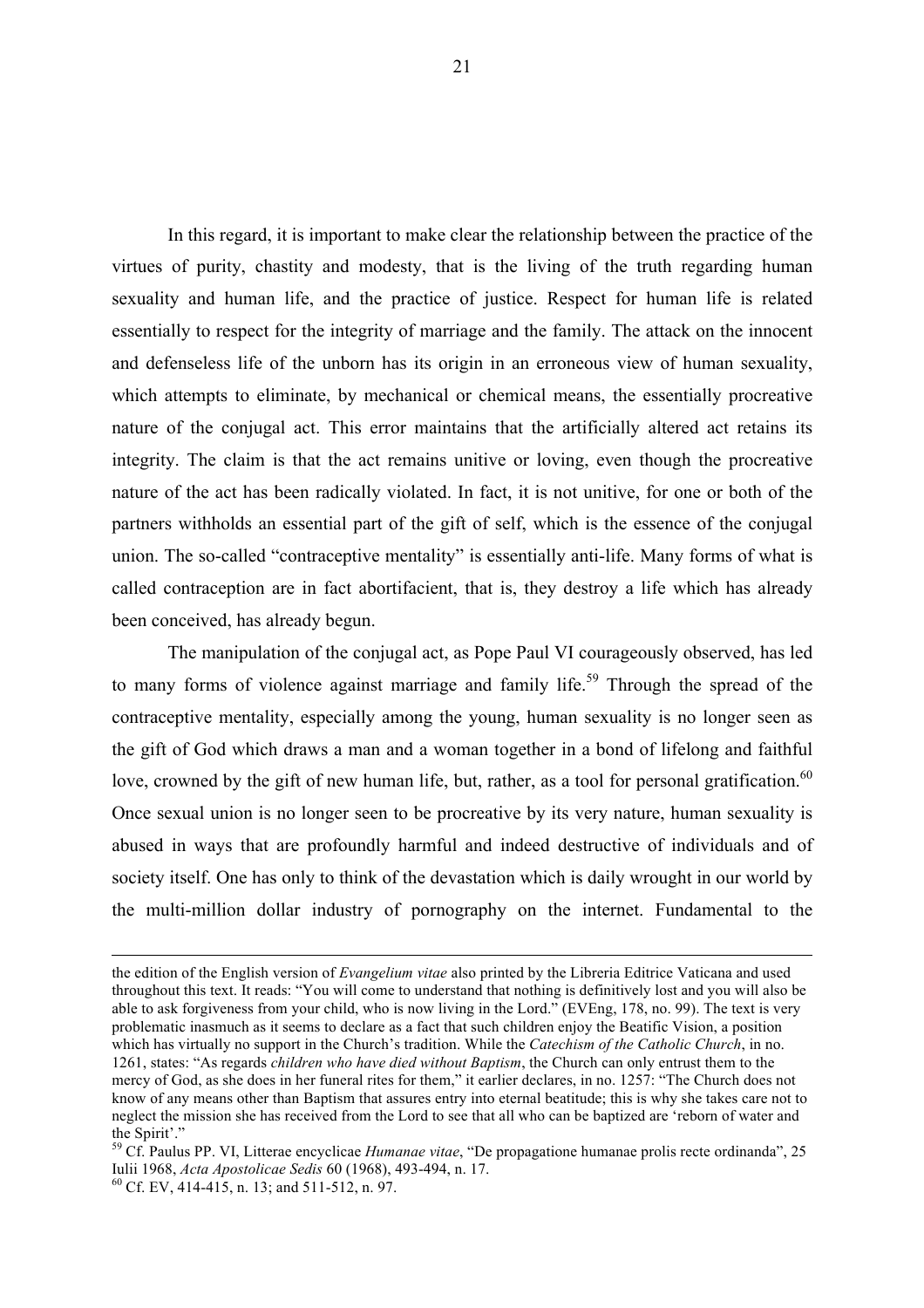transformation of Western culture is the proclamation of the truth about the conjugal union in its fullness and the correction of the contraceptive thinking which fears life, which fears procreation.

It is instructive to note that Pope Benedict XVI, in his Encyclical Letter *Caritas in Veritate*, makes special reference to Pope Paul VI's Encyclical Letter *Humanae Vitae*, underscoring its importance "for delineating the *fully human meaning of the development that the Church proposes*."<sup>61</sup> Pope Benedict XVI makes clear that the teaching in *Humanae Vitae* is not simply a matter of "individual morality," declaring:

> *Humanae vitae* indicates the *strong links between life ethics and social ethics*, ushering in a new area of magisterial teaching that has gradually been articulated in a series of documents, most recently John Paul II's Encyclical Letter *Evangelium Vitae*. 62

Pope Benedict XVI makes clear the essential part which a right understanding of human sexuality has in true human development.

In treating the question of procreation, Pope Benedict XVI underscored the critical importance of the right understanding of human sexuality, marriage and the family. He wrote:

> The Church, in her concern for man's authentic development, urges him to have full respect for human values in the exercise of his sexuality. It cannot be reduced merely to pleasure or entertainment, nor can sex education be reduced to technical instruction aimed solely at protecting the interested parties from possible disease or the "risk" of procreation. This would be to impoverish and disregard the deeper meaning of sexuality, a meaning which needs to be acknowledged and responsibly appropriated not only by individuals

 <sup>61</sup> "… ut *progressionis prorsus humana significatio describatur, quam Ecclesia proponit.*" Benedictus PP. XVI, Litterae encyclicae *Caritas in veritate*, "De humana integra progressione in caritate veritateque", 29 Iunii 2009, *Acta Apostolicae Sedis* 101 (2009), 651, n. 15. [Hereafter, CV] English translation: Pope Benedict XVI, Encyclical Letter *Caritas in Veritate*, "On Integral Human Development in Charity and Truth," 29 June 2009 (Città del Vaticano: Libreria Editrice Vaticana, 2009), p. 20, no. 15. [Hereafter, CVEng]

<sup>62</sup> "Litterae encyclicae «*Humanae vitae*» *solida vincula* designant*, quae inter vitae ethicam et ethicam socialem intercedunt*, magistrale quoddam insinuantes argumentum, quod gradatim variis in documentis auctum est, novissime in Ioannis Pauli II Litteris encyclicis *Evangelium vitae.*" CV, 651, n. 15. English translation: CVEng, p. 21, no. 15.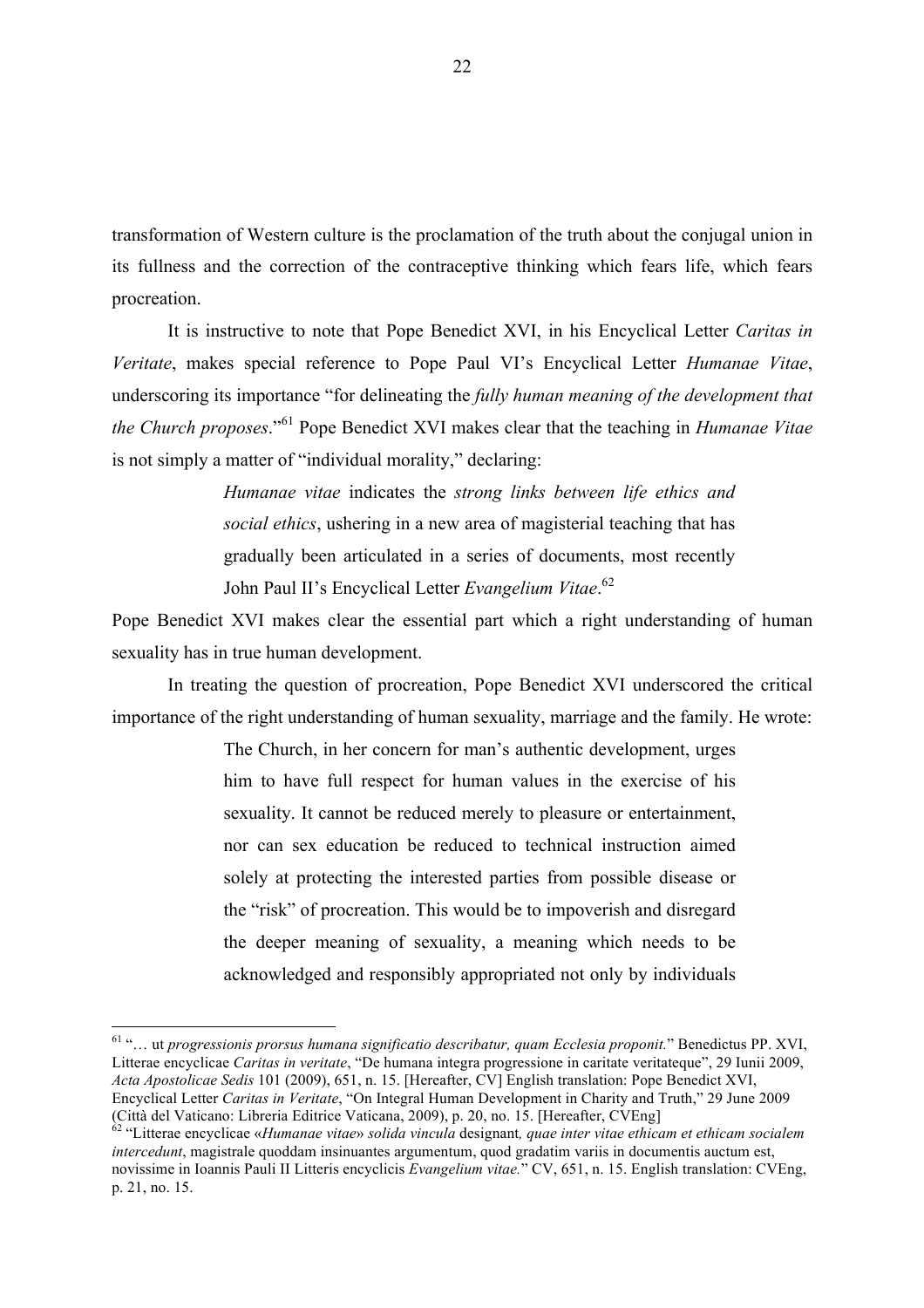but also by the community.<sup>63</sup>

The restoration of respect for the integrity of the conjugal act is essential to the future of Western culture, the advancement of a culture of life. In the words of Pope Benedict XVI, it is necessary "once more to hold up to future generations the beauty of marriage and the family, and the fact that these institutions correspond to the deepest needs and dignity of the person."64 Correspondingly, Pope Benedict XVI noted that "States are called to *enact policies promoting the centrality and integrity of the family* founded on marriage between a man and a woman, the primary vital cell of society, and to assume responsibility for its economic and fiscal needs, while respecting its essentially relational character."<sup>65</sup>

The *Catechism of the Catholic Church* reminds us that "[s]o-called *moral permissiveness* rests on an erroneous conception of human freedom" and that "the necessary precondition for the development of true freedom is to let oneself be educated in the moral law."<sup>66</sup> As is clear from the above considerations, individual freedom and the freedom of society in general depend upon a fundamental education in the truth about human sexuality and the exercise of that truth in a pure and chaste life. The *Catechism of the Catholic Church* goes on to observe: "Those in charge of education can reasonably be expected to give young people instruction respectful of the truth, the qualities of the heart, and the moral and spiritual dignity of man."<sup>67</sup> For the Christian, this entails education in holiness of life and in the respect owed to the inviolable dignity of self, body and soul, and of others as one's self.

*Evangelium Vitae* refers to many more agents and means of the proclamation of the Gospel of life, such as healthcare workers, volunteers, educators, civil leaders and legislators,

 <sup>63</sup> "Ecclesia, cui cordi est verus hominis progressus, monet eum ad plenam valorum observantiam, in sexualitate quoque exercenda: quae ad meram rem hedonisticam ludicramque redigi non potest, sicut educatio sexualis in technicam institutionem coartari non potest, si tantum cura habeatur eos quorum interest arcendi a quodam contagio vel a generandi «periculo». Hoc modo pauperior fieret et altus sexualitatis sensus extenuaretur, qui econtra agnosci et accipi debet cum responsalitate tam singularum personarum quam communitatis." CV, 680, n. 44. English translation: CVEng, pp. 73-74, no. 44.<br><sup>64</sup> "… novis generationibus adhuc proponendi pulchritudinem familiae et matrimonii, congruentiam huiusmodi

institutionum cum altioribus postulatis cordis dignitatisque personae." CV, 681, n. 44. English translation: CVEng, p. 75, no. 44.

<sup>65</sup> "… Status vocantur ad *normas politicas edendas, praeeminentiam integritatemque familiae promoventes*, quae matrimonio nititur unius viri uniusque mulieris, quaeque exstat prima vitalisque societatis cellula, atque in se recipit etiam quaestiones oeconomicas et nummarias, quod ad ipsius necessitudinis indolem attinet." CV, 681, n. 44. English translation: CVEng, p. 75, no. 44.

<sup>66</sup> *Catechism of the Catholic Church*, no. 2526. <sup>67</sup> *Ibid*., no. 2526.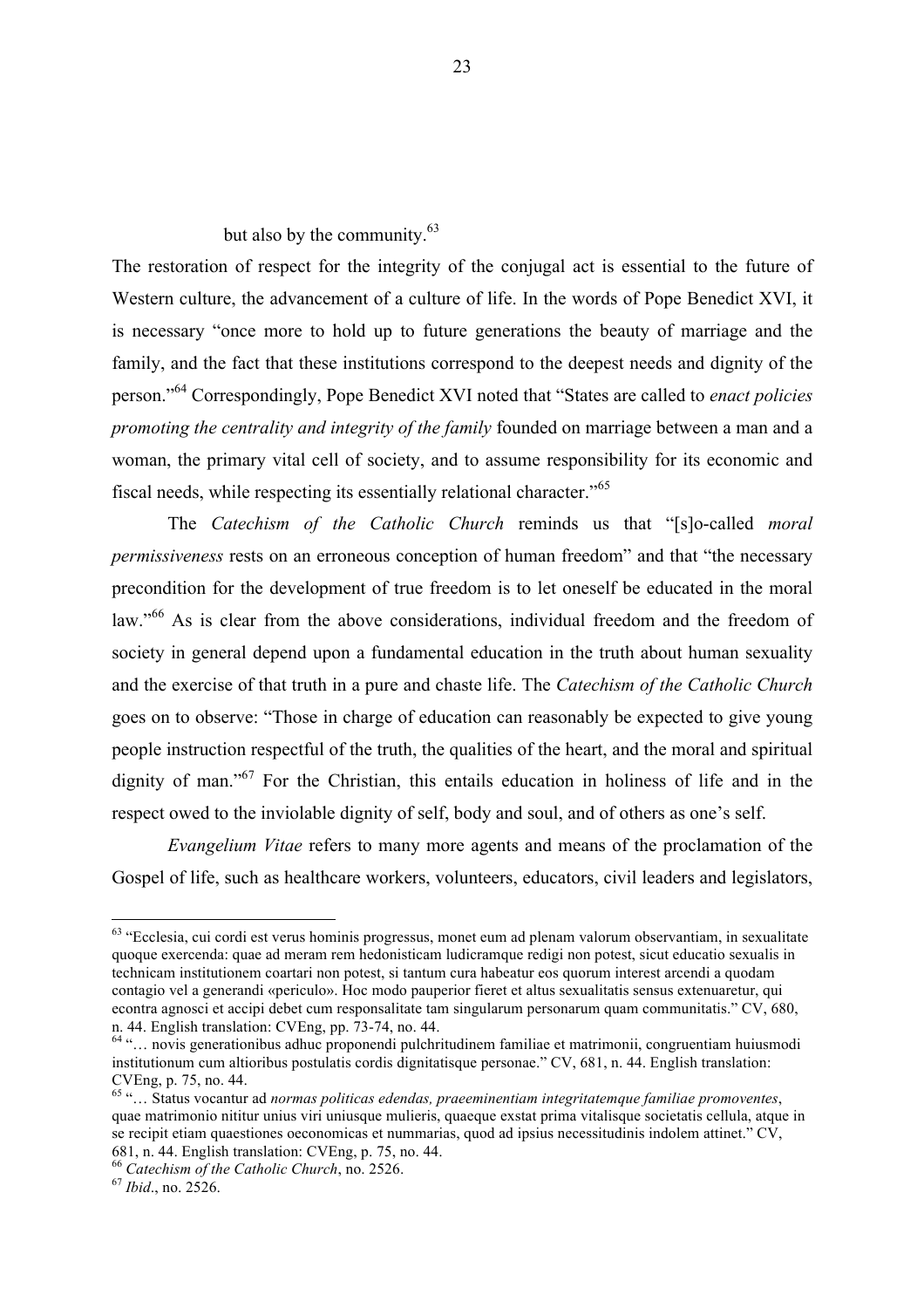hospitals, clinics, convalescent homes, Catholic schools and universities, and other institutions and services which assist individuals and families in living the truth of the Gospel of life.<sup>68</sup> Time does not permit an adequate treatment of all of them. I wish, however, to treat briefly two.

In advancing the respect for the inviolable dignity of innocent human life, proper attention must be given to the laws which govern the life of society. While the transformation of hearts is the most fundamental means of the new evangelization, Catholics and all persons of good will must be attentive to promote laws which safeguard the dignity of human life. At the same time, one cannot ignore the irreplaceable role which law plays in culture. Pope John Paul II observed:

> Although laws are not the only means of protecting human life, nevertheless they do play a very important and sometimes decisive role in influencing patterns of thought and behavior. I repeat once more that a law which violates an innocent person's natural right to life is unjust and, as such, is not valid as a law. For this reason I urgently appeal once more to all political leaders not to pass laws which, by disregarding the dignity of the person, undermine the very fabric of society.<sup>69</sup>

In this regard, involvement in political life is essential to the advancement of the cause of life. Already in his Apostolic Exhortation *Familiaris Consortio*, Pope John Paul II had declared:

> The social role of families is called upon to find expression also in the form of *political intervention*: families should be the first to take steps to see that the laws and institutions of the State not only do not offend but support and positively defend the rights and duties of the family. Along these lines, families should grow in awareness of being "protagonists" of what is known as "family politics" and

 $^{68}$  Cf. EV, 499-505, nn. 87-91.<br> $^{69}$  "Tametsi leges non unicum sunt instrumentum, quo vita humana defendatur, partes tamen magni momenti explicant, immo praegraves aliquando, in cuiusdam mentis consuetudinisque provectione. Iterum dicimus: norma quae naturalem legem violat ad vitam cuiusdam innocentis pertinentem, est iniusta ideoque legis momentum habere non potest. Quam ob rem fortiter iteramus exhortationem Nostram ad omnes viros politicos ne promulgent leges quae, personae dignitatem neglegentes, funditus ipsam civilem convictionem extenuent." EV, 503-504, n. 90. English translation: EVEng, p. 160, no. 90.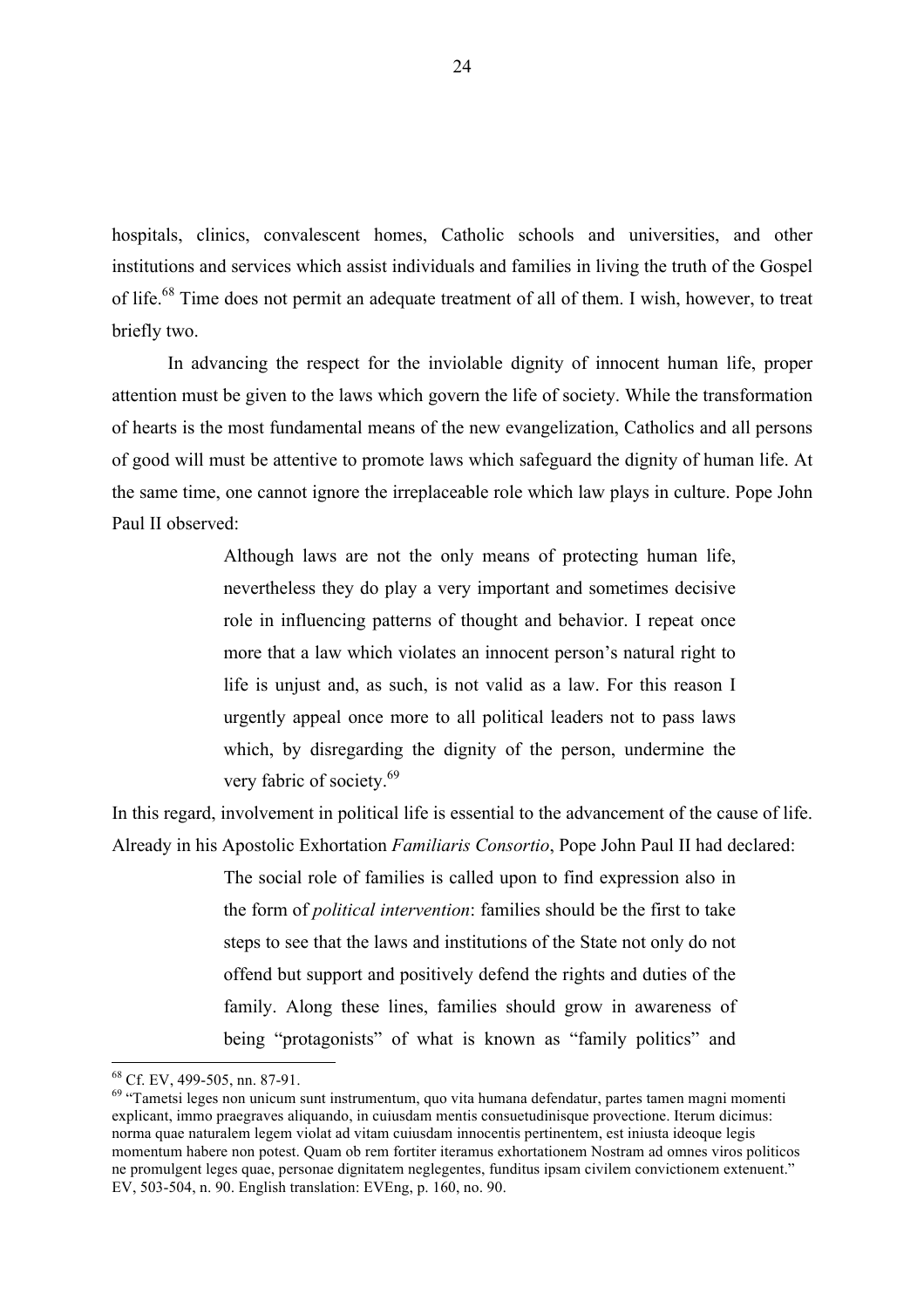assume responsibility for transforming society; otherwise families will be the first victims of the evils that they have done no more than note with indifference.<sup>70</sup>

The Holy Father repeated the same exhortation to families in *Evangelium Vitae*. 71

In this context, I cannot fail to note the grave scandal caused by legislators, judges, and political leaders who profess to be Catholic and who present themselves to receive Holy Communion, while, at the same time, they uphold and even promote laws which violate the moral law in its most fundamental tenets. The Church's discipline, from the time of Saint Paul, has admonished those who obstinately persevere in manifest grave sin not to present themselves for Holy Communion.<sup>72</sup> The discipline is not a punishment but the recognition of the objective condition of the soul of the person involved in such sin. It prevents them from committing sacrilege by violating the incomparable sanctity of the Body, Blood, Soul and Divinity of Christ, and safeguards the Christian community and the community at large from scandal, that is, from being led to believe that the violation of the moral law, for example in what pertains to the inviolable dignity of human life, the integrity of marriage and the family, and the freedom of conscience, is not sinful, does not gravely break communion with Our Lord.

Secondly, I underline the importance of developing and supporting truly pro-life and pro-family media, and of organizing and sustaining public manifestations in support of the inviolable dignity of innocent human life and the integrity of the family. The culture of death advances, in large part, because of a lack of attention and information among the general public. What is more, the thoroughly galvanized anti-life and anti-family agenda of the

 <sup>70</sup> "Sociale familiae munus etiam ratione *politici interventus* est procurandum: familias nempe eniti oportet imprimis ut leges institutionesque Civitatis non modo non laedant, verum fulciant ac defendant firmo modo iura familiae necnon officia. Ita profecto familiae magis consciae debent fieri se «primas partes agere» in «re politica familari», quae vocatur, in seque recipere officium transformandae societatis: alioquin erunt familiae illorum malorum veluti victimae primae, quae indifferenti animo solum aspicere voluerunt." Ioannes Paulus PP. II, Adhortatio Apostolica *Familiaris consortio*, "De Familiae Christianae muneribus in mundo huius temporis", 22 Novembris 1981, *Acta Apostolicae Sedis* 74 (1982), 136, n. 44. English translation: Pope John Paul II, Apostolic Exhortation *Familiaris Consortio*, "Regarding the Role of the Christian Family in the Modern World," 22 November 1981 (Vatican City State: Vatican Polyglot Press, nd), p. 85, n. 44.<br><sup>71</sup> Cf. EV. 507-508, n. 93.

<sup>&</sup>lt;sup>72</sup> Cf. Code of Canon Law, can. 915; Code of Canons of the Eastern Churches, can. 712; and R. L. Burke, "The Discipline Regarding the Denial of Holy Communion to Those Obstinately Persevering in Manifest Grave Sin," *Periodica de re canonica* 96, 3-58.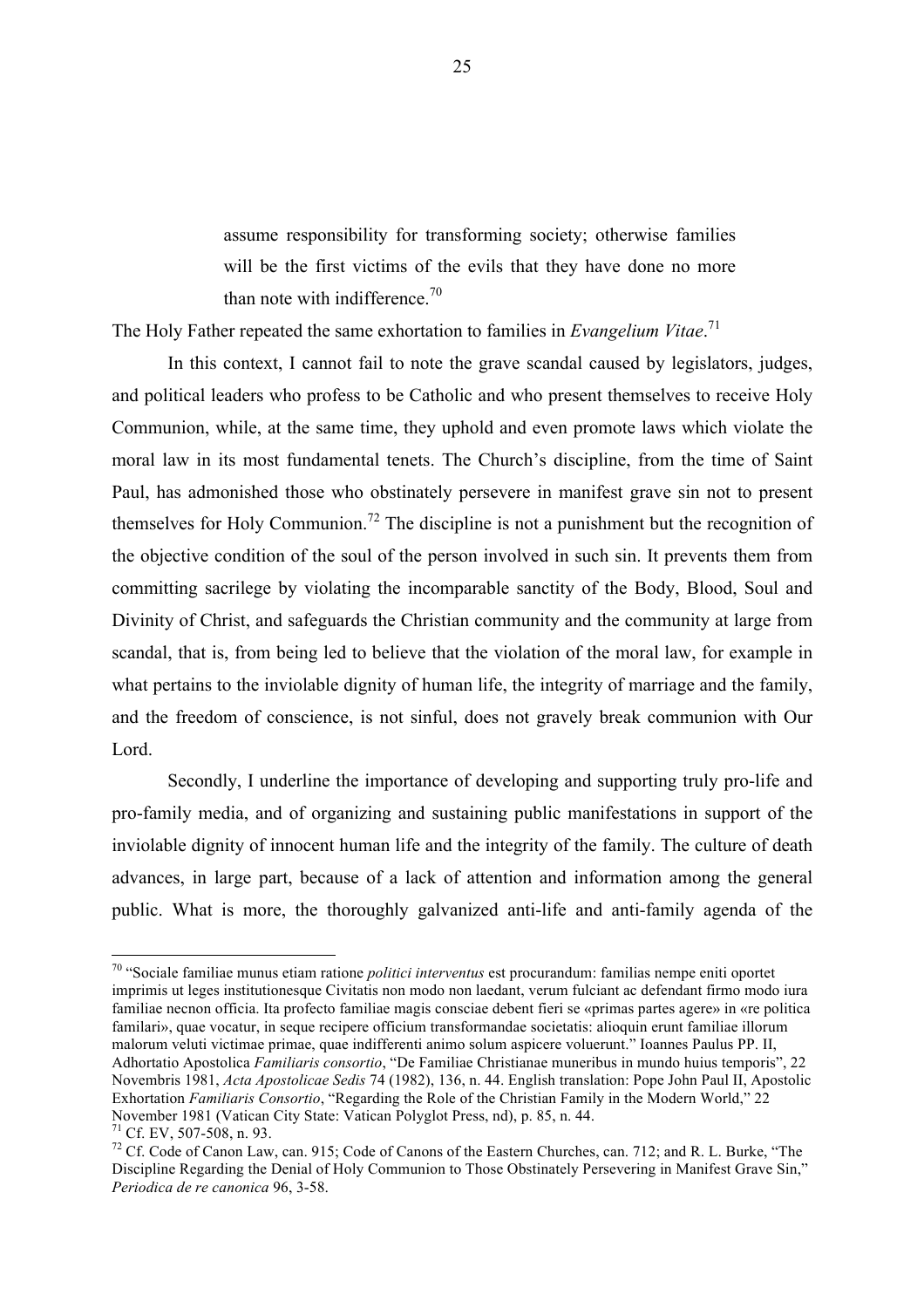pervasive mass media confuses and corrupts minds and hearts, and dulls consciences to the law written by God upon every human heart. Pope John Paul II declared:

> What is urgently called for is a *general mobilization of consciences* and a *united ethical effort* to activate a *great campaign in support of life. All together, we must build a new culture of life*: new, because it will be able to confront and solve today's unprecedented problems affecting human life; new, because it will be adopted with deeper and more dynamic conviction by all Christians; new, because it will be capable of bringing about a serious and courageous cultural dialogue among all parties. While the urgent need for such a cultural transformation is linked to the present historical situation, it is also rooted in the Church's mission of evangelization. The purpose of the Gospel, in fact, is "to transform humanity from within and to make it new." Like the yeast which leavens the whole measure of dough (cf. *Mt* 13:33), the Gospel is meant to permeate all cultures and give them life from within, so that they may express the full truth about the human person and about human life.<sup>73</sup>

Pope John Paul II did not fail to note that such efforts must begin with "*the renewal of a culture of life within Christian communities themselves*."<sup>74</sup> The Church herself must address the situation of so many of her members who, even though they may be active in Church activities, "end up by separating their Christian faith from its ethical requirements regarding

 <sup>73</sup> "Quam primum inducantur necesse est *generalis conscientiarum motus moralisque communis nisus*, qui excitare valeant *validum sane opus ad vitam tuendam: omnibus nobis simul coniunctis nova exstuenda est vitae cultura*: nova, quae scilicet possit hodiernas de vita hominis ineditas quaestiones suscipere atque solvere; nova, utpote quae acriore et alacriore ratione omnium christianorum conscientiam permoveat; nova demum, quae accommodata sit ad gravem animosamque culturalem suscitandam comparationem cum omnibus. Huius culturalis conversionis necessitas coniungitur cum aetatis nostrae historica rerum condicione, at praesertim inhaeret in ipso evangelizandi munere quod proprium est Ecclesiae. Evangelium enim eo spectat «ut perficiat interiorem mutationem» et «humanitatem novam efficiat»; est velut fermentum quo pasta tota fermentatur (cfr *Mt* 13, 33), atque, qua tale, perfundere debet omnes culturas easque intus pervadere, ut integram declarent de homine deque eius vita veritatem." EV, 509, n. 95. English translation: EVEng, pp. 168-169, no. 95. <sup>74</sup>"... vitae cultura renovanda intra ipsas christianas communitates." EV, 509, n. 95. English translation: EVEng, p. 169, no. 95.